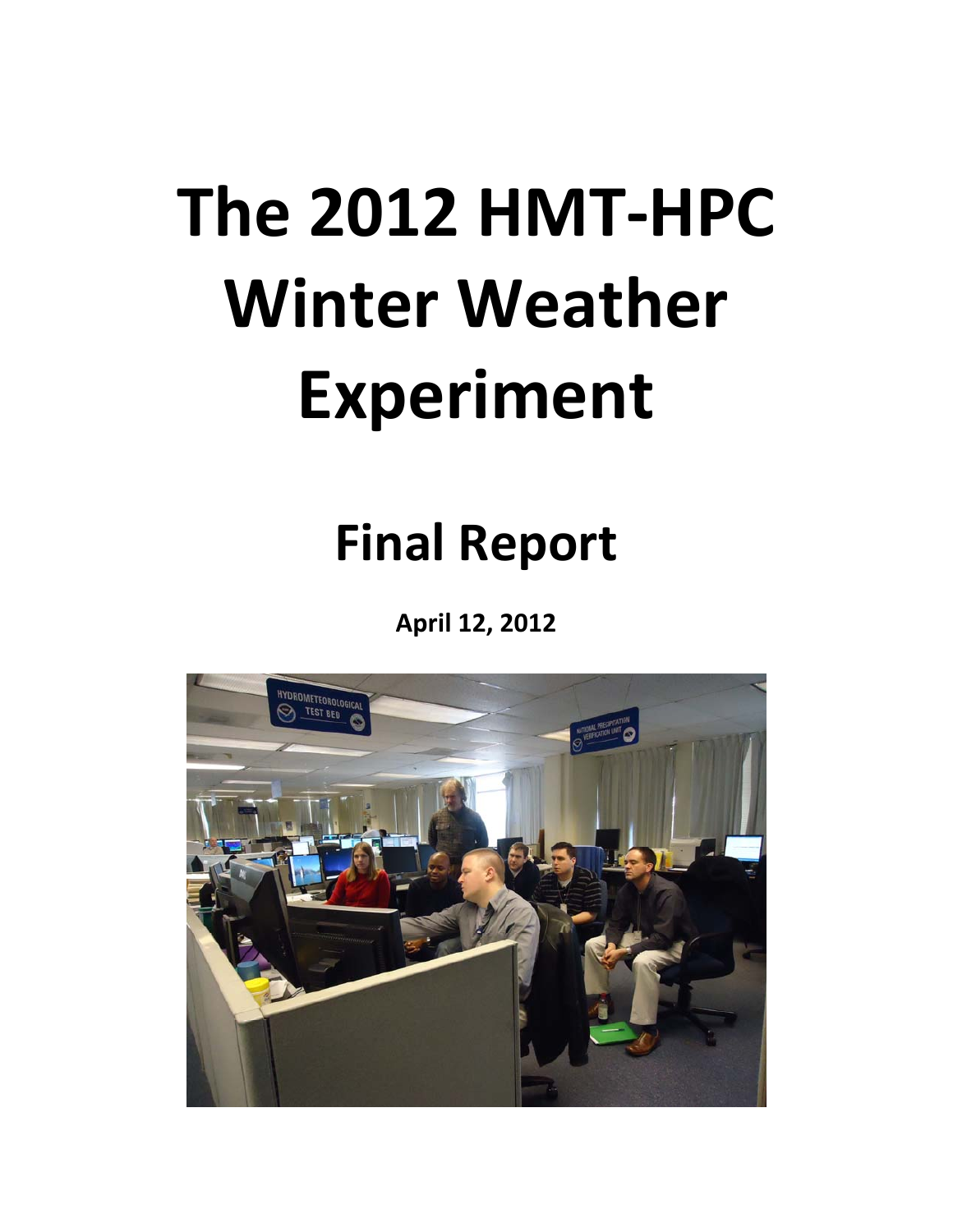# **1. INTRODUCTION**

The Hydrometeorological Testbed at the Hydrometeorological Prediction Center (HMT‐HPC) hosted 21 forecasters, researchers, and model developers (Appendix A) at its second annual Winter Weather Experiment from January 9 – February 10, 2012. This year's experiment focused on using ensemble systems to help quantify and communicate uncertainty in winter weather forecasts. Specifically, the experiment aimed to answer 5 questions:

- What added benefits do storm scale ensembles provide for winter weather forecasting?
- Is the new NCEP SREF system an improvement over the current operational system?
- How can forecasters add value to probabilistic winter weather forecasts?
- How can post-processed products, such as ensemble clusters, be used in the forecast process?
- How can awareness of societal impacts improve forecast and decision support services?

This report summarizes the activities, findings, and operational impacts of the experiment.

# **2. EXPERIMENT DESCRIPTION**

#### *Data*

The 2012 Winter Weather Experiment featured three experimental ensemble systems (Table 1). NCEP's Environmental Modeling Center (EMC) provided a pre‐implementation version of the new Short Range Ensemble Forecast System (SREFP, scheduled for operational implementation in late spring 2012). The SREFP increases the resolution from 32 km to 16 km, replaces the ETA and Regional Spectral Model (RSM) members with members from the Non‐ hydrostatic Mesoscale Model on a rotated Arakawa B‐grid (NMMB), uses more diverse initial conditions and physics schemes, and offers additional post‐processing techniques. The Air Force Weather Agency (AFWA) provided a 10‐member 4 km convection allowing ensemble. The AFWA ensemble features a multi‐physics and multi‐initial condition platform that incorporates initial conditions from the United Kingdom Meteorological Office's Unified Model (UKMET), NCEP's Global Forecast System (GFS), the Canadian Global Environmental Multiscale model (CMC), and the Navy Operational Global Atmospheric Prediction System (NOGAPS) (Table 2). Finally, the HPC provided the HPC Superensemble, an internally generated 28‐ member 32 km ensemble consisting of all 21 operational SREF members, 2 GFS Ensemble Forecast System (GEFS) mean members, one European Center for Medium Range Weather Forecasting (ECMWF) ensemble mean member (ECENS), and one member each from the deterministic North American Mesoscale model (NAM), GFS, CMC, and ECMWF. Data from the operational SREF were used for comparison to the experimental ensembles.

Each ensemble system featured a different snow‐to‐liquid ratio algorithm that was used to derive ensemble maximum, minimum, and mean snowfall accumulations as well as various accumulation probabilities. The methodology used by each ensemble is provided in Table 1.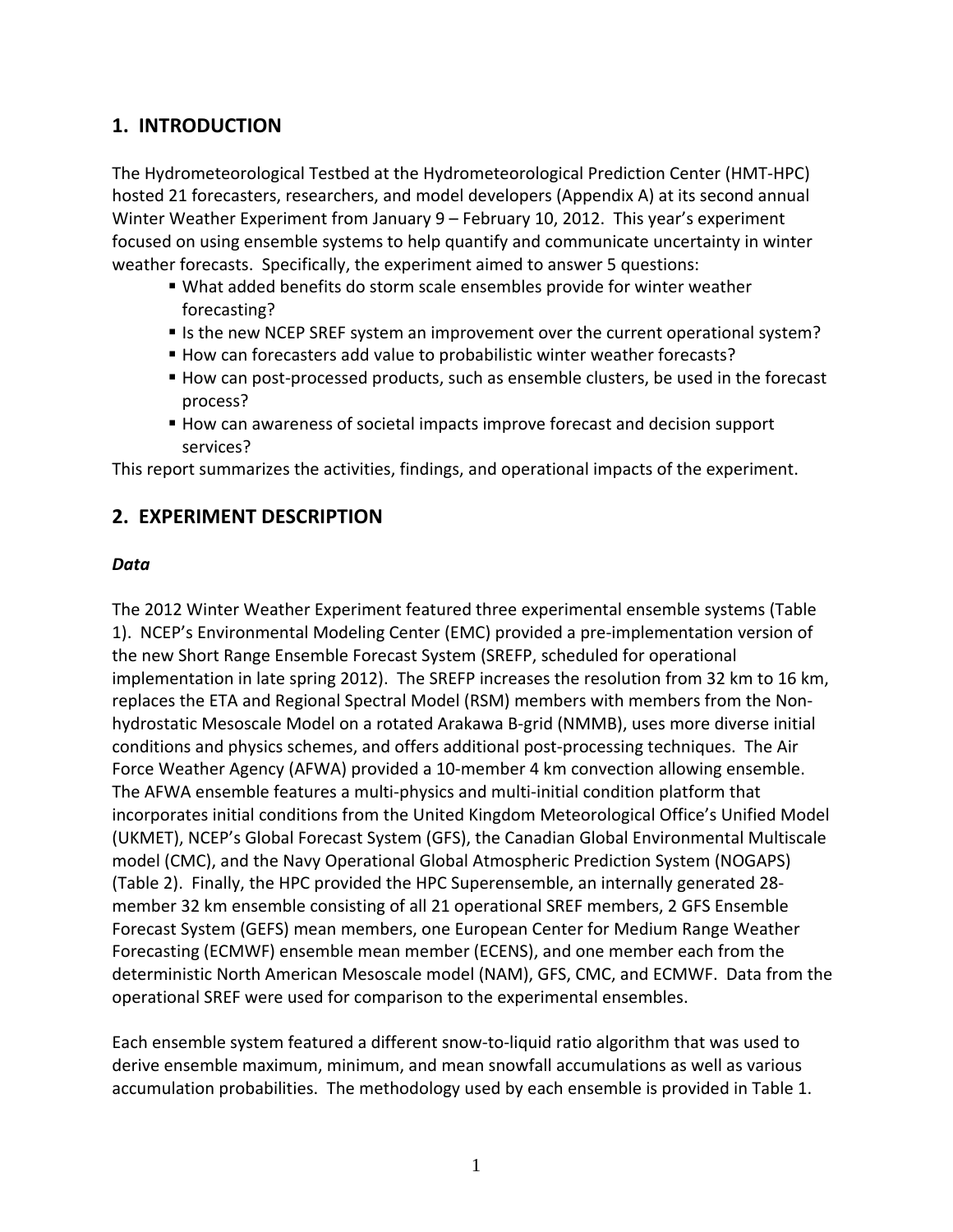*Table 1. Ensemble systems used during the 2012 Winter Weather Experiment. Both the operational and parallel versions of the SREF were initialized at 21 UTC while the AFWA and HPC* Superensemble were initialized at 00 UTC. SREFP snow-to-liquid ratios were capped at 28:1. *This cap was lowered to 20:1 during the last week of the experiment.*

| Provider    | <b>Model</b>                  | <b>Resolution</b> | <b>Forecast</b><br><b>Hours</b> | <b>Snow-to-Liquid Ratio</b>                                                                                         |
|-------------|-------------------------------|-------------------|---------------------------------|---------------------------------------------------------------------------------------------------------------------|
| <b>EMC</b>  | <b>SREF</b><br>(21 members)   | 32 km             | 87                              | 10:1                                                                                                                |
| <b>EMC</b>  | <b>SREFP</b><br>(21 members)  | 16 km             | 87                              | For temperatures $< 5^{\circ}$ C:<br>$SLR = (273.15 - T) + 8$                                                       |
| <b>AFWA</b> | <b>WRF</b><br>(10 members)    | 4 km              | 54                              | For temperatures $<$ 4 $°C$ :<br>$SLR = 5\sqrt{5 - (T - 273.15)}$                                                   |
| <b>HPC</b>  | Superensemble<br>(28 members) | 32 km             | 72                              | Average of:<br>11:1<br>climatology<br>Roebber technique* applied to the NAM<br>Roebber technique applied to the GFS |

\*Roebber, P. J., S. L. Bruening, D. M. Schultz, and J. V. Cortinas, 2003: Improving snowfall forecasting by diagnosing snow density. *Wea. Forecasting*, **18**, 264‐287.

| <b>Member</b>  | IC/LBC                     | <b>Microphysics</b> | <b>PBL</b> |
|----------------|----------------------------|---------------------|------------|
| 1              | <b>UKMET Unified Model</b> | WSM5                | YSU        |
| $\overline{2}$ | <b>UKMET Unified Model</b> | Goddard             | <b>MYJ</b> |
| 3              | <b>UKMET Unified Model</b> | <b>ETA</b>          | QNSE       |
| 4              | <b>GFS</b>                 | Thompson            | <b>MYJ</b> |
| 5              | <b>GFS</b>                 | Thompson            | YSU        |
| 6              | <b>GFS</b>                 | Goddard             | QNSE       |
| 7              | <b>Canadian GEM</b>        | <b>FTA</b>          | QNSE       |
| 8              | Canadian GEM               | WSM5                | QNSE       |
| 9              | <b>NOGAPS</b>              | Thompson            | <b>MYJ</b> |
| 10             | <b>NOGAPS</b>              | WSM5                | YSU        |

*Table 2. AFWA ensemble configuration during the 2012 Winter Weather Experiment.*

In addition to the standard ensemble mean and probabilistic fields, several new forecasting tools were available during the experiment. The SREFP featured ensemble clustering as part of its output. This technique uses the spatial correlation between 500 mb height fields in the individual ensemble members to identify groups of members that are similar to one another (Alhamed et al. 2002; Yussouf et al. 2004). The goal of ensemble clustering is to identify realistic solutions that are not well represented by the full ensemble mean or individual deterministic runs. A critical temperature probability tool was developed in order to provide an estimate of the uncertainty associated with an individual deterministic model solution. Using the deterministic model forecast as the mean and the corresponding ensemble system spread as the variance (ex: GFS and GEFS), a cumulative distribution function (CDF) was estimated that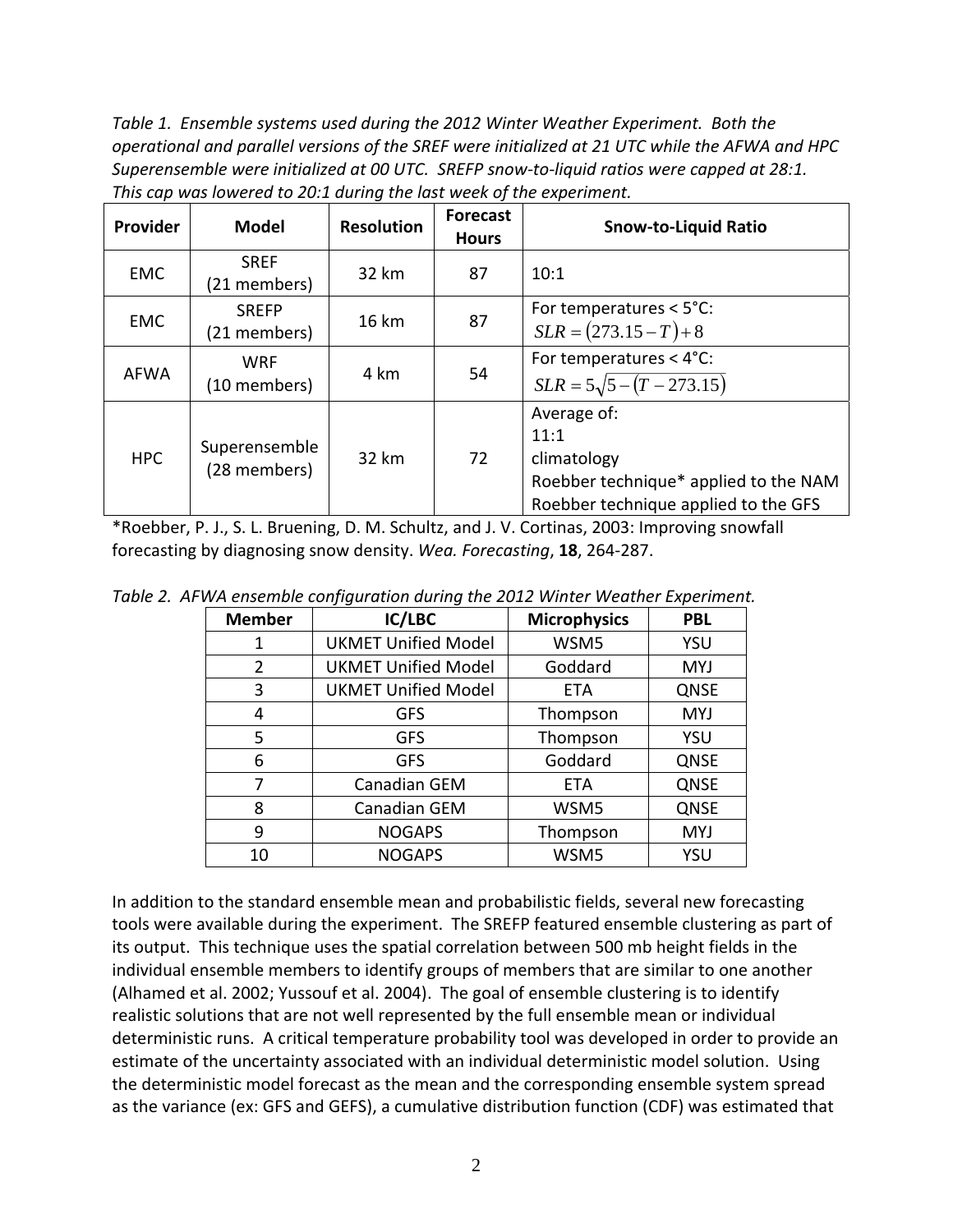indicates the probability of the temperature being below critical freezing and precipitation type thresholds at various levels throughout the atmosphere. The goal of this tool is to identify spatial uncertainty in critical aspects of the thermal field. Finally, a trend reverse, or "flip-flop", tool was developed based on the work of Zsoter et al. 2009. This tool identifies changes between the current model initialization, the cycle 12 hours prior, and the cycle 24 hours prior. More details about each of these tools are available in Appendix B.

Snowfall verification was based on the gridded HPC snowfall analysis. This analysis combines climatological snow‐to‐liquid ratios (Baxter et al. 2005) with Stage IV quantitative precipitation estimates (QPE) to generate a first guess snowfall accumulation. This initial field is then modified by COOP, CoCoRaHS, and METAR observations using a Barnes analysis to produce the final snowfall analysis.

#### *Daily Activities*

The 2012 experiment featured three complementary activities. A detailed version of the daily schedule can be found in Appendix C.

#### **a. Experimental Forecasts and Subjective Model Evaluations**

Each morning, participants used a combination of operational and experimental 00 UTC guidance (21 UTC for the SREF and SREFP) to create 24 hr experimental probability of exceedance forecasts for a storm of interest during either the Day 1 (24 – 48 hr) or Day 2  $(48 - 72 \text{ hr})$  period. These forecasts covered the  $00 - 00$  UTC period and outlined areas that had a slight (10%), moderate (40%), and high (70%) probability of exceeding 2 in, 4 in, and 8 in (4 in, 8 in, and 12 in for high‐end events) of snowfall (Fig. 1). When choosing the daily forecast area, priority was given to storms with the highest potential societal impact.



*Figure 1. Experimental Day 1 forecast from 7 February 2012 indicating the probability of exceeding 2 inches of snowfall during the 24 hr period ending 00 UTC 9 February 2012.*

In the afternoon, participants were asked to subjectively evaluate the performance of both the experimental forecasts and the experimental ensemble guidance for events from the previous week of the experiment. The subjective evaluations consisted of a series of survey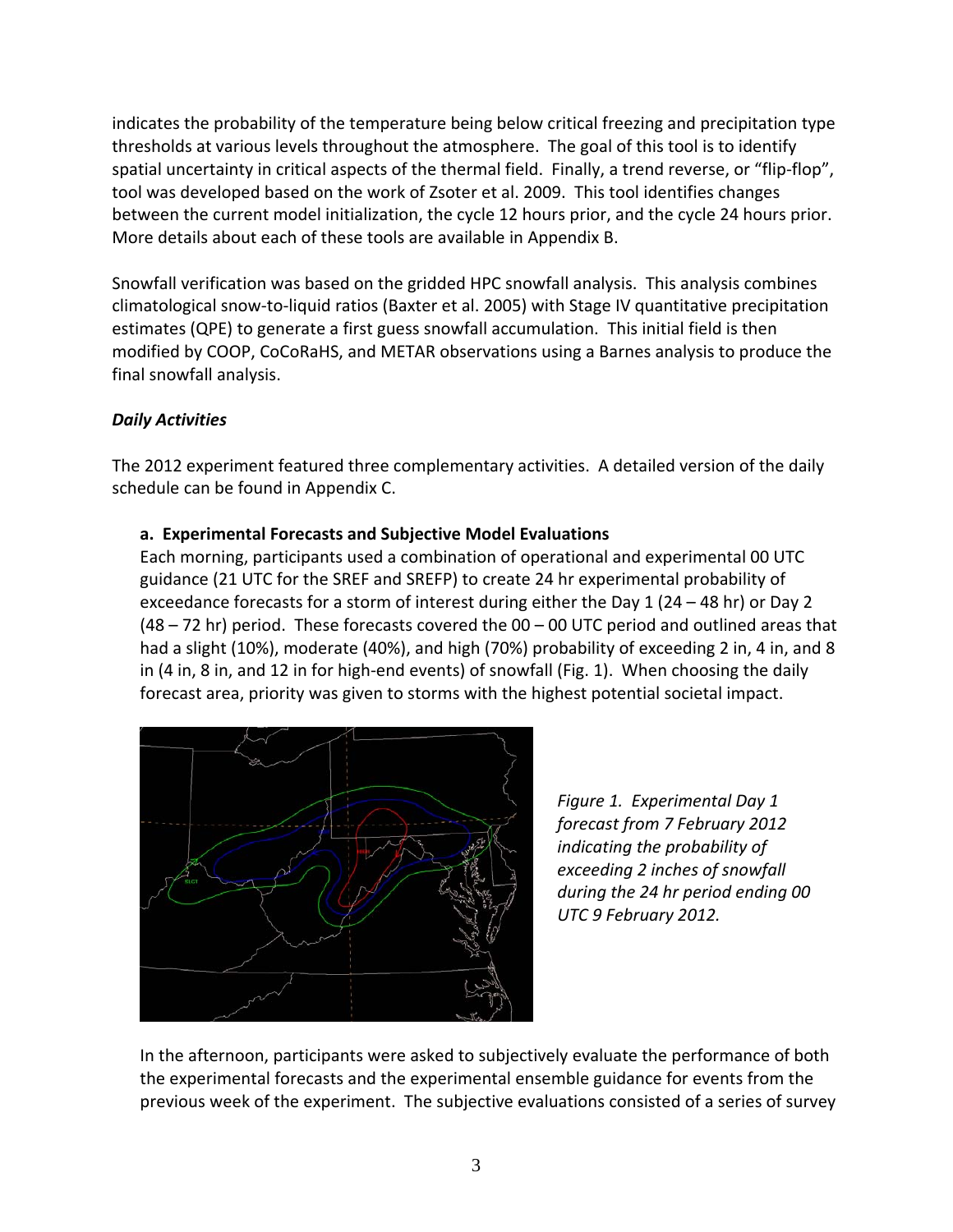questions designed to determine whether the experimental ensemble guidance had provided better forecast guidance than the operational 21 UTC SREF.

#### **b. Model Diagnostics Investigation**

In addition to the experimental forecasting activities, a model diagnostics investigation was included in the experiment this year. The goal of this activity was to conduct a more rigorous investigation of model performance beyond the subjective evaluations of model snowfall forecasts as well as provide a more systematic view of potential issues that may impact forecast confidence. As part of the model diagnostics investigation, participants were asked to answer the following questions:

- Are there any meteorological features that the forecast team is unsure of?
- Can you diagnose any suspected model initialization errors that may influence these features?
- Is there run-to-run model continuity?
- Are there any outlier solutions or other unusual aspects of the model guidance?

After answering these questions, participants were then asked to use their answers to these questions and their understanding of the forecast situation to rate their overall forecast confidence as below average, average, or above average. This information was then translated into a forecast confidence discussion that combined elements of a traditional forecast discussion with information about forecast confidence in various aspects of the event (timing, precipitation type, snowfall amounts, etc.).

#### **c. Societal Impacts Scenario**

Another new aspect of this year's experiment was a focus on improving communication of forecast information to non-meteorological decision makers. As the role of decision support services expands within the National Weather Service (NWS), it becomes imperative to be able to communicate forecast information clearly. Each day, participants were asked to prepare a mock briefing for a non‐meteorological decision maker focused on the potential impacts of the upcoming winter weather event. The focus of these briefings varied depending on the situation, but they were typically aimed at a regional transportation or emergency manager.

In order to prepare for the briefings, participants were introduced to the concept of inverting the typical scientific communication pyramid (Fig. 2) to better reach a public audience (Somerville and Hassol 2011). This communication paradigm stresses providing the bottom line first instead of detailed background information. In addition to the concept of the inverted communication pyramid, participants were provided with a list of forecast issues that are potentially important from a societal impacts perspective. These issues included the timing of the event (ex: rush hour impacts), reductions in visibility, snowfall rates, and the climatological rarity of the event.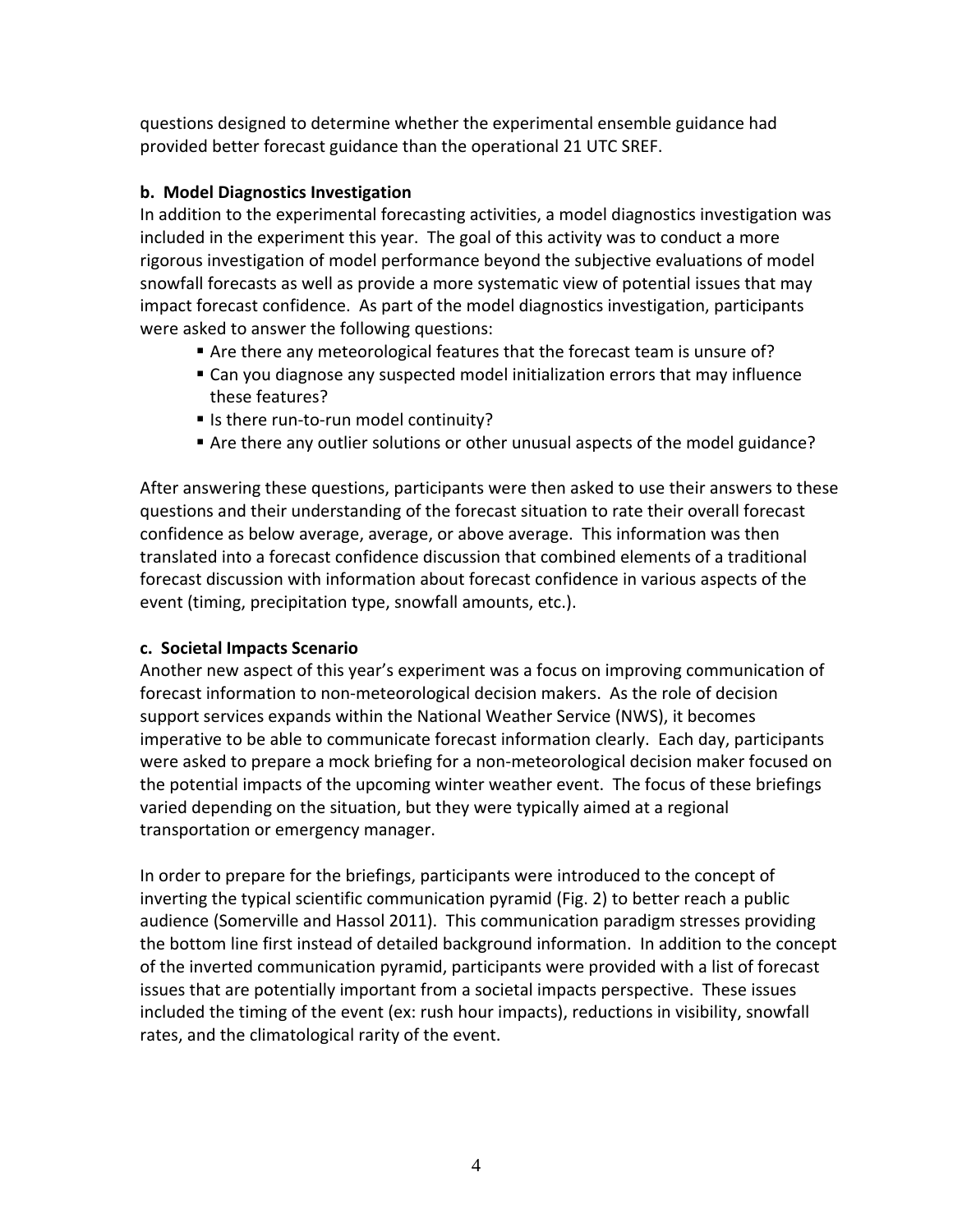

*Figure 2. Comparison of the typical communication paradigms employed by scientists and the public (Somerville and Hassol 2011, their Fig. 3).*

# **3. CASES**

The experiment period was characterized by a broad mean trough over the central and eastern U.S. and a ridge over the west coast (Fig. 3a). More importantly, this winter was characterized by anomalously warm temperatures over much of the entire country. The experiment period was no different, with temperatures 3-4°C above average across much of the eastern half of the country (Fig. 3b). These anomalously warm temperatures contributed to lower than normal snowfall totals across much of the country.



*Figure 3. (a) Composite mean 500 mb heights and (b) surface air temperature anomalies during the January 9 – February 10, 2012 period. Images generated from the NCEP/NCAR Reanalysis provided by NOAA/ESRL/Physical Sciences Division (http://www.esrl.noaa.gov/psd/data/composites/day/).*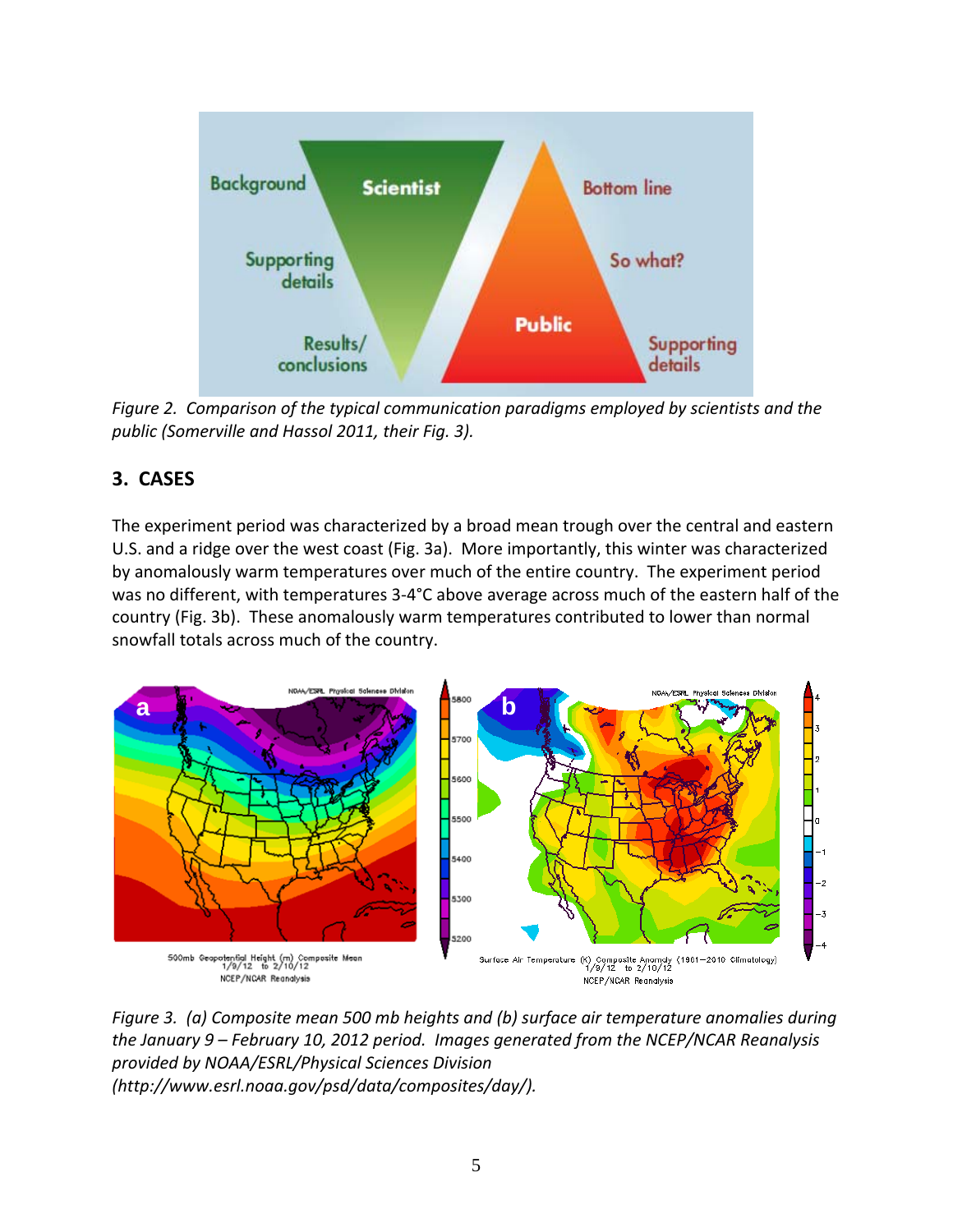While the 2012 experiment featured a less active pattern overall compared to the 2011 experiment, there were three notable storms during the experiment period. In mid-January, a series of storms brought accumulating snowfall to Seattle, including a record 6.8 inches on January  $18<sup>th</sup>$ . Mid-January also brought widespread moderate snowfall to the northern Mid Atlantic and New England, with totals approaching 10 inches in parts of coastal Connecticut and Massachusetts. Finally, the beginning of February brought blizzard conditions to parts of the central U.S., with heavy snowfall extending from the Denver, CO area east into western Iowa. A complete list of the snowfall events investigated during this year's experiment can be found in Table 3.

*Table 3. Experimental forecasts and subjective verification for the 2012 Winter Weather* Experiment. D1 and D2 refer to Day 1 (24 – 48 hr) and Day 2 (48 – 72 hr) forecasts, respectively. *Supplemental verification was completed by HPC forecasters in the weeks following the experiment to provide a more robust evaluation.*

| <b>Forecast Valid</b><br><b>Time</b> | <b>Forecast</b> |                | <b>Verification</b> |                | <b>Forecast Area</b>                               | <b>Notes</b>                              |
|--------------------------------------|-----------------|----------------|---------------------|----------------|----------------------------------------------------|-------------------------------------------|
| 00Z 1 Jan 2012                       |                 |                | D <sub>1</sub>      |                | <b>Upper Midwest</b>                               |                                           |
| 00Z 2 Jan 2012                       |                 |                | D <sub>1</sub>      |                | <b>Upper Midwest to Great</b><br>Lakes             |                                           |
| 00Z 3 Jan 2012                       |                 |                |                     | D <sub>2</sub> | <b>Great Lakes</b>                                 |                                           |
| 00Z 10 Jan 2012                      |                 |                |                     | D <sub>2</sub> | Southern Plains                                    |                                           |
| 00Z 12 Jan 2012                      |                 | D <sub>2</sub> | D <sub>1</sub>      | D <sub>2</sub> | Northern/Central Rockies                           |                                           |
| 00Z 13 Jan 2012                      | D <sub>1</sub>  | D <sub>2</sub> | D <sub>1</sub>      | D <sub>2</sub> | Northeast                                          |                                           |
| 00Z 14 Jan 2012                      | D <sub>1</sub>  |                | D <sub>1</sub>      | D <sub>2</sub> | <b>Great Lakes</b>                                 |                                           |
| 00Z 16 Jan 2012                      |                 | D <sub>2</sub> | D <sub>1</sub>      | D <sub>2</sub> | Pacific Northwest to<br>Northern Great Basin       |                                           |
| 00Z 19 Jan 2012                      | D <sub>1</sub>  |                | D <sub>1</sub>      | D <sub>2</sub> | Pacific Northwest to<br>Northern Great Basin       | Accumulating snow in<br>Seattle           |
| 00Z 21 Jan 2012                      |                 | D <sub>2</sub> | D <sub>1</sub>      | D <sub>2</sub> | Upper Midwest to mid<br>Mississippi Valley         |                                           |
| 00Z 22 Jan 2012                      | D <sub>1</sub>  | D <sub>2</sub> | D <sub>1</sub>      | D <sub>2</sub> | Mid Atlantic to Northeast                          |                                           |
| 00Z 26 Jan 2012                      | D <sub>1</sub>  | D <sub>2</sub> | D <sub>1</sub>      | D <sub>2</sub> | Pacific Northwest to<br>Northern Great Basin       |                                           |
| 00Z 27 Jan 2012                      | D <sub>1</sub>  |                | D <sub>1</sub>      | D <sub>2</sub> | Northern Great Basin to<br><b>Northern Rockies</b> |                                           |
| 00Z 28 Jan 2012                      | D <sub>1</sub>  |                | D <sub>1</sub>      | D <sub>2</sub> | Northeast                                          |                                           |
| 00Z 29 Jan 2012                      | D <sub>1</sub>  |                | D <sub>1</sub>      | D <sub>2</sub> | <b>Upper Great Lakes</b>                           |                                           |
| 00Z 2 Feb 2012                       | D <sub>1</sub>  | D <sub>2</sub> | D <sub>1</sub>      | D <sub>2</sub> | Northeast                                          |                                           |
| 00Z 4 Feb 2012                       | D <sub>1</sub>  | D <sub>2</sub> | D <sub>1</sub>      | D <sub>2</sub> | <b>Central Plains</b>                              | Significant snow in<br>Denver/Front Range |
| 00Z 5 Feb 2012                       | D <sub>1</sub>  |                | D <sub>1</sub>      | D <sub>2</sub> | <b>Central Plains</b>                              |                                           |
| 00Z 9 Feb 2012                       | D <sub>1</sub>  | D <sub>2</sub> | D <sub>1</sub>      | D <sub>2</sub> | Ohio Valley to Mid<br>Atlantic                     |                                           |
| 00Z 11 Feb 2012                      |                 | D <sub>2</sub> | D <sub>1</sub>      | D <sub>2</sub> | <b>Upper Great Lakes</b>                           |                                           |
| 00Z 12 Feb 2012                      | D <sub>1</sub>  | D <sub>2</sub> | D <sub>1</sub>      | D <sub>2</sub> | Mid Atlantic to Northeast                          |                                           |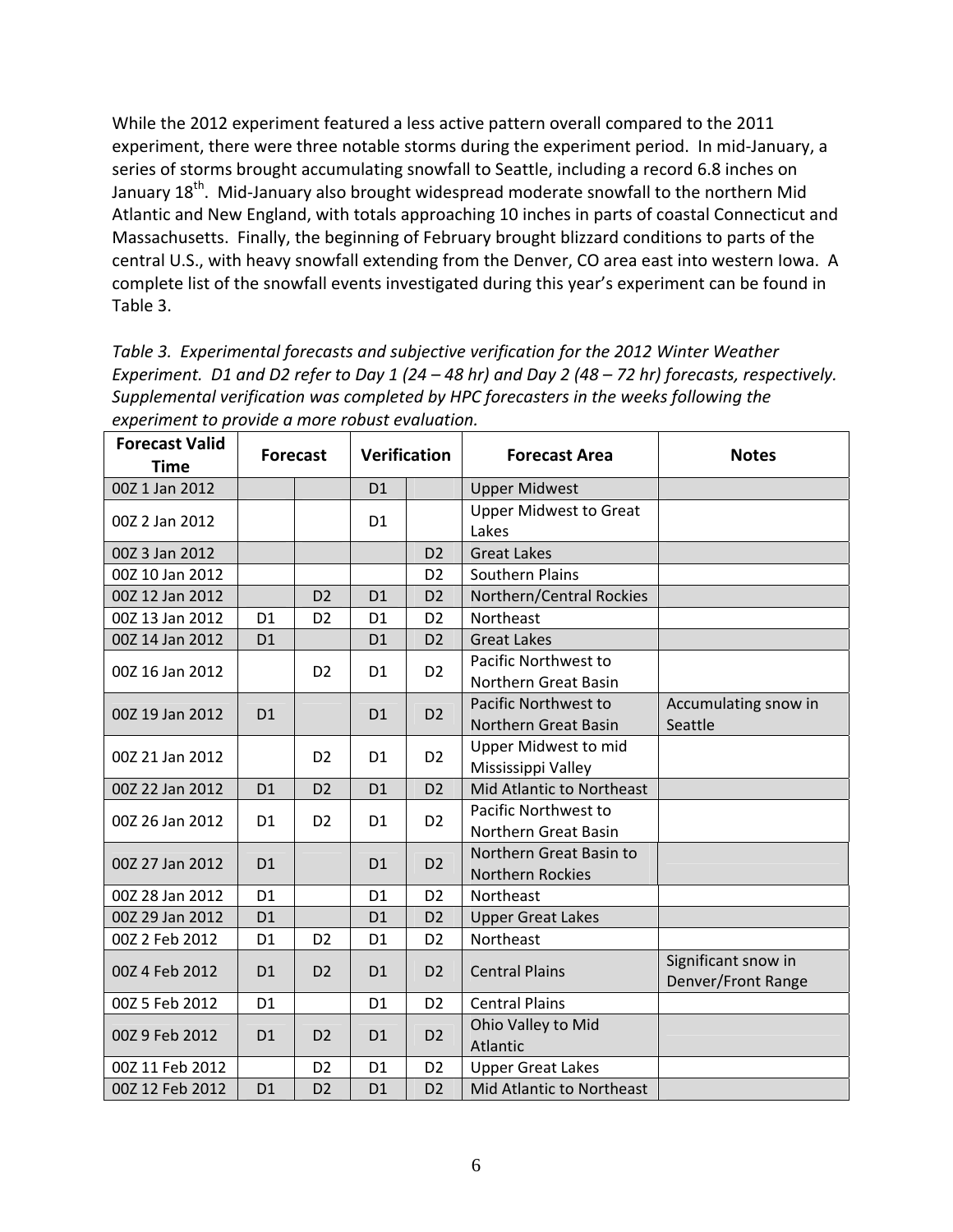### **4. EXPERIMENTAL MODEL PERFORMANCE**

Through a combination of evaluations completed during the experiment and supplemental evaluations completed after the experiment ended, a total of 38 cases were evaluated, 19 Day 1 forecasts and 19 Day 2 forecasts. All of the results shown below are based on these subjective evaluations.

#### *SREFP*

Overall, the SREFP provided better winter weather forecast guidance than the operational SREF (Fig. 4), with the bulk of the improvement occurring during the Day 2 forecast period (not shown). Participants found that the increased resolution in the SREFP resulted in realistic forecast details that allowed them to better target areas expected to receive heavy snowfall. In topography, this additional detail correctly confined snow to higher elevations.



**2012 HMT-HPC Winter Weather Experiment Experimental Ensemble Performance Compared to the SREF**

*Figure 4. Experimental ensemble performance based on participant feedback from subjective model evaluations conducted during the 2012 HMT‐HPC Winter Weather Experiment. Participants were asked to determine whether the ensemble mean snowfall forecasts from the 00 UTC experimental guidance (21 UTC SREFP) were much better, better, about the same, worse, or much worse than the guidance provided by the operational 21 UTC SREF, based on observations from the gridded HPC snowfall analysis. The AFWA ensemble was only available for the Day 1 (24 – 48 hr) forecast period.*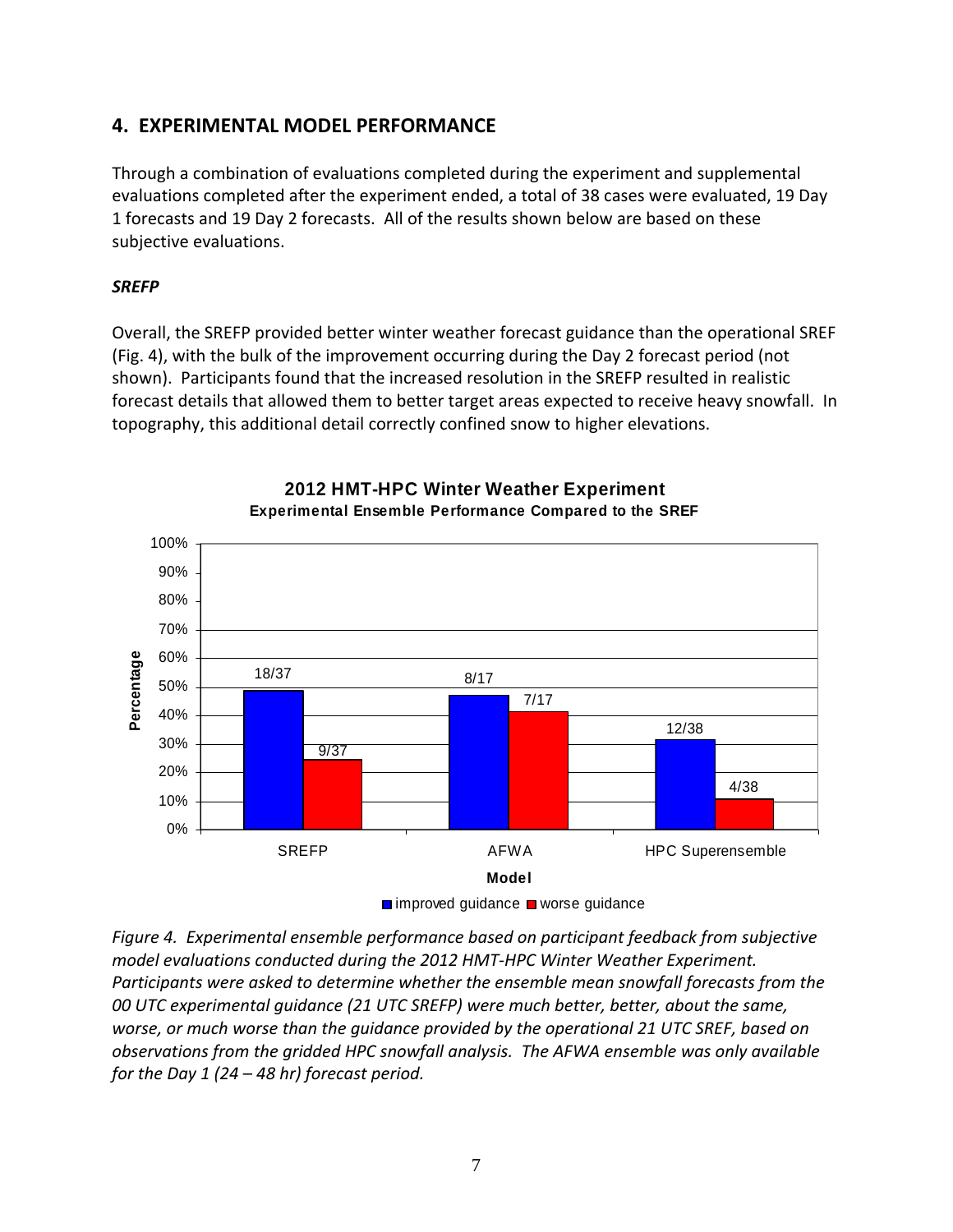Figure 5 shows an example of the benefit of the increased resolution in the SREFP in a Day 2 forecast of a lake-effect snow event. The HPC snowfall analysis indicated regions of heavier snow downwind of both Lake Michigan and Lake Erie as well as lake‐enhanced upslope snowfall in the mountains of West Virginia. While the operational SREF mean identified three areas of snowfall, the SREFP mean provided much more detail and correctly enhanced snowfall amounts in all three regions. The difference is most noticeable in West Virginia, where the SREFP indicated a much greater threat for heavy snow than the operational SREF.



*Figure 5. (a) Observed 24 hr snowfall ending 00 UTC 3 January 2012 from the HPC snowfall analysis and the corresponding Day 2 ensemble mean snowfall forecasts from the (b) HPC Superensemble, (c) operational SREF, and (d) SREFP.*

Although overall the mean snowfall forecasts from the SREFP provided improved forecast guidance, there were numerous instances where the snowfall amounts appeared to be too high, especially as surface temperatures decreased. Similarly, while the SREFP generally provided improved probabilistic forecast guidance (Fig. 6), at times the snowfall probabilities appeared to extend too far back into the cold air. Unlike the current operational SREF, which uses a fixed 10:1 snow-to-liquid ratio, the SREFP uses a snow-to-liquid ratio that varies based on 2 m temperature (see Table 1). While snow-to-liquid ratio typically increases as temperatures decrease, it is dependent on more processes than the new algorithm represents, such as the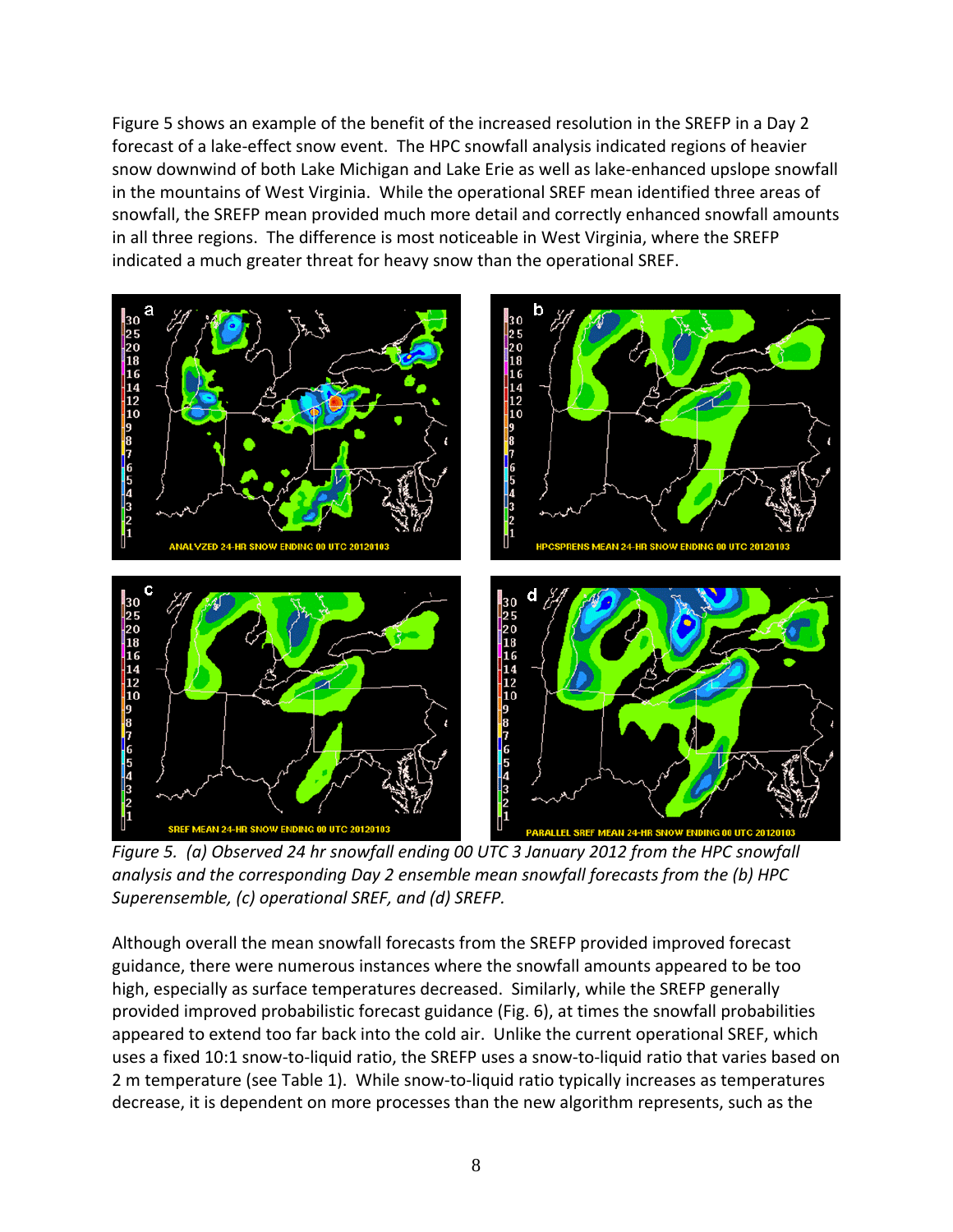

#### **2012 HMT-HPC Winter Weather Experiment Ability to Capture 2"/24hr Snowfall Events**

*Figure 6. Ability of the experimental ensembles to capture the 2 in/24 hr snowfall events with the model 1% probability contour. Participants were asked to determine whether the observed 2 inch snowfall area fell entirely within the 1% probability contour from the model. "Nearly captured" represents cases in which there were only very small areas of observed 2 inch snowfall outside of the 1% probability contour. The AFWA ensemble was only available for the Day 1 (24 – 48 hr) forecast period.*

vertical profiles of temperature and humidity and the vertical velocity. A more complete approach may require considering processes occurring above the surface, similar to the Roebber technique (Roebber et al. 2003).

While increased dispersion likely contributed to the SREFP's ability to better capture the range of possible solutions than the operational SREF, participants noted several instances in which the SREFP failed to resolve subtle features in the mean pressure and height fields (ex: weak shortwaves). Although ensemble mean features are expected to be less defined than those from individual deterministic solutions, the difference in the depiction between the operational SREF and SREFP was surprising. These concerns are significant because the SREF is used extensively by the HPC's Winter Weather Desk.

#### *AFWA Ensemble*

The AFWA ensemble provided the first opportunity to test the utility of a high resolution convection‐allowing ensemble for winter weather forecasts. While the performance was mixed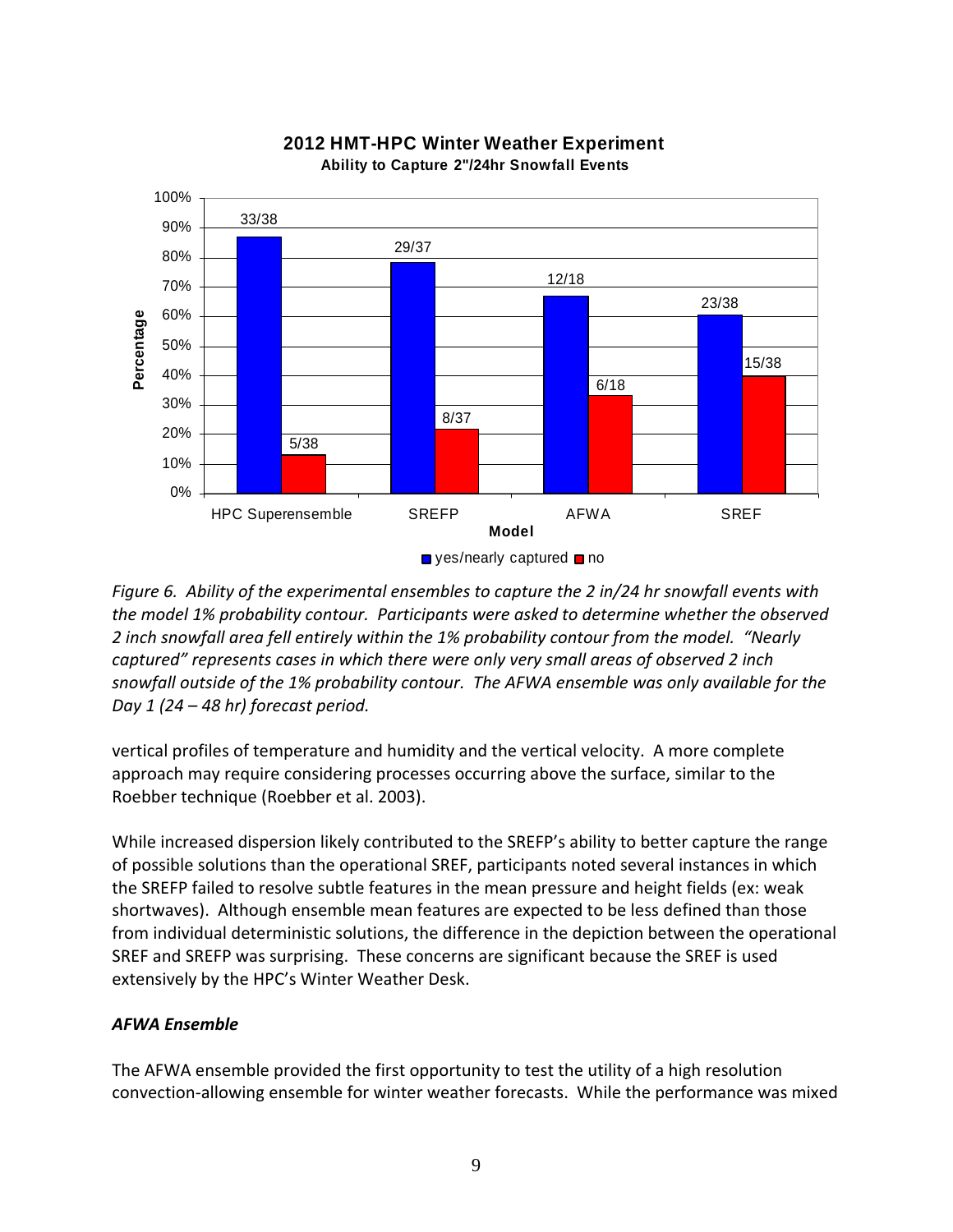overall, it was comparable to the performance of the SREFP during the Day 1 period (Fig. 7). Like the SREFP, participants found that the increased resolution provided useful forecast details that allowed them to better target areas expected to receive heavy snowfall. The improvements were especially noticeable in terrain, where the AFWA ensemble was able to confine the heaviest snowfall amounts to the tops of mountain ranges while keeping any significant snow out of the warmer valleys. Additionally, the AFWA ensemble generally performed well in cold air damming situations.





*Figure 7. Experimental ensemble performance for the Day 1 period based on participant feedback from subjective evaluations conducted during the 2012 HMT‐HPC Winter Weather Experiment. Participants were asked to determine whether the ensemble mean snowfall forecasts from the 00 UTC experimental guidance (21 UTC SREFP) were much better, better, about the same, worse, or much worse than the guidance provided by the operational 21 UTC SREF, based on observations from the gridded HPC snowfall analysis.*

While participants found the AFWA ensemble helpful for identifying the location of the heaviest snowfall, they found that the mean snowfall amounts themselves were often too high. Figure 8 shows an example of the high snowfall accumulations that were often observed in the AFWA ensemble mean. While the AFWA ensemble does an excellent job distinguishing between the snowfall minimum in the Hudson Valley and the potential for higher amounts in the mountains of New York, Vermont, and New Hampshire, the observed snowfall amounts were about half of the AFWA forecast values. This tendency for the AFWA ensemble to generate snowfall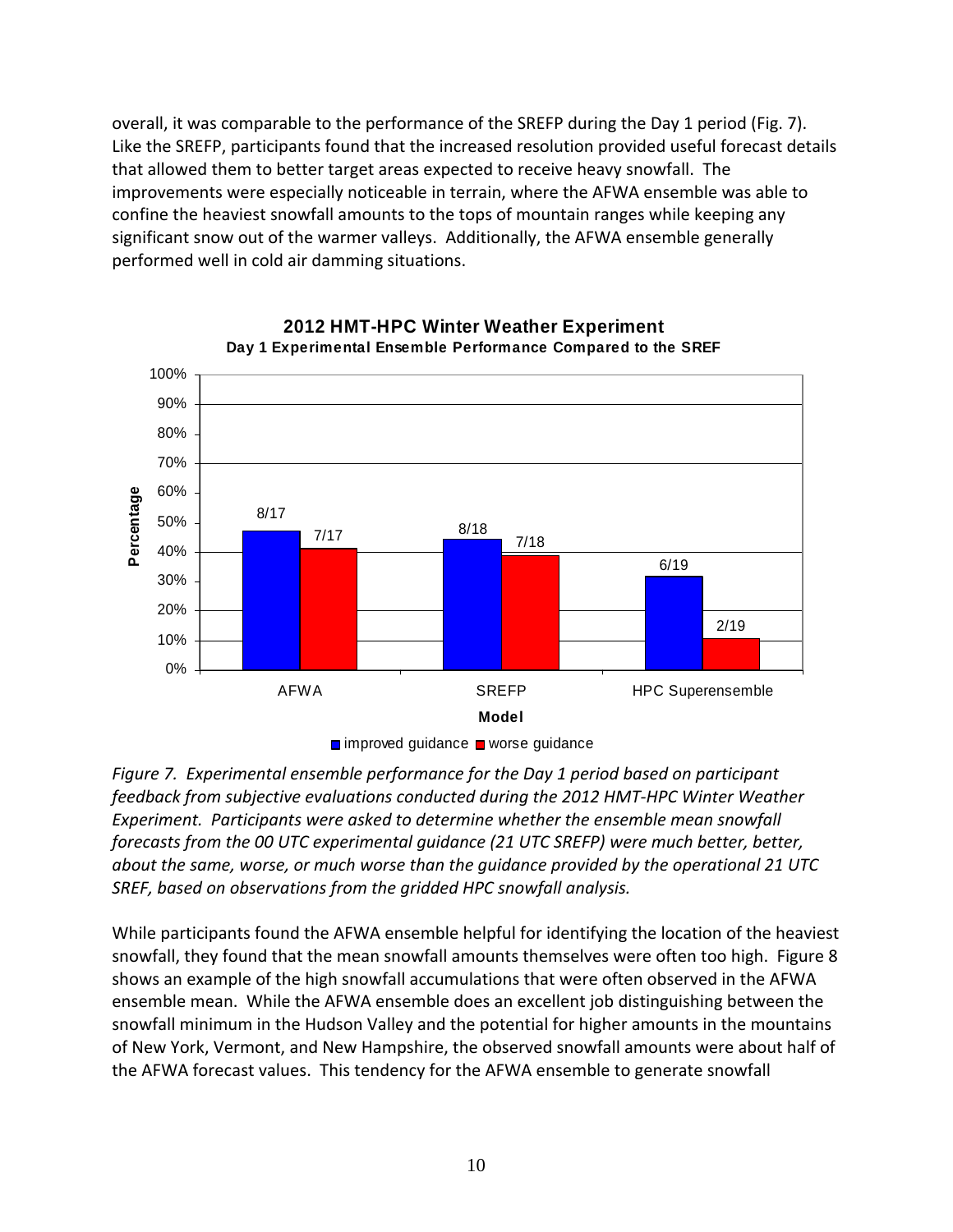









*Figure 8. (a) Observed 24 hr snowfall ending 00Z 13 January 2012 from the HPC snowfall analysis and the corresponding Day 1 ensemble mean snowfall forecasts from the (b) AFWA, (c) operational SREF, (d) SREFP, and (e) HPC Superensemble.*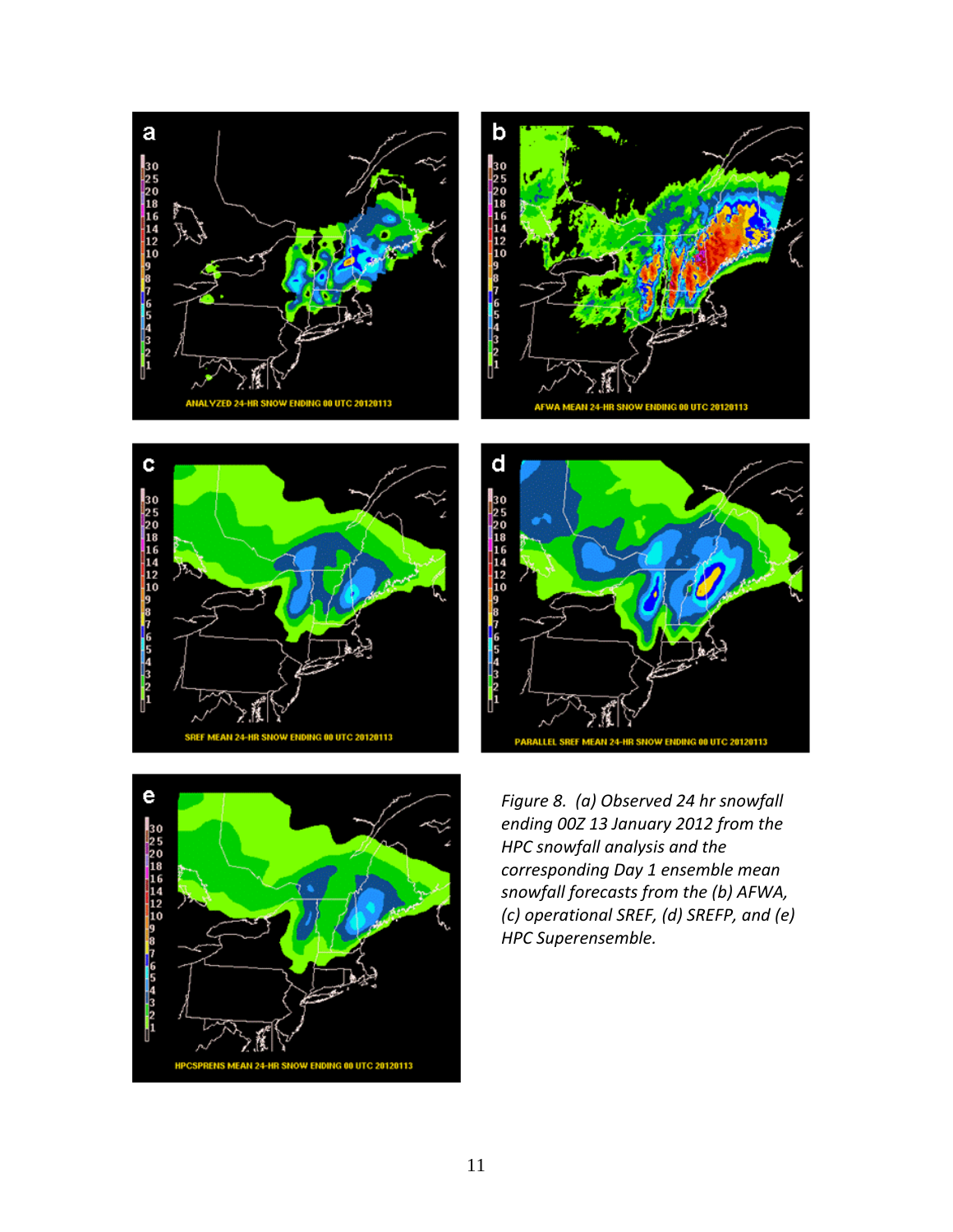amounts that appeared to be unrealistically high accounted for several of the "worse" and "much worse" ratings in the subjective model evaluation surveys.

The high mean snowfall amounts from the AFWA ensemble are likely due to a combination of the snow‐to‐liquid ratio algorithm and the ensemble mean quantitative precipitation forecast (QPF). Similar to the SREFP, the AFWA ensemble calculates snow‐to‐liquid ratio based on 2 m temperatures (see Table 1), which may not adequately account for processes occurring above the surface. Additionally, previous work has found that precipitation forecasts from high resolution models and ensembles often have a high bias (e.g. Schwartz et al. 2009). Although QPF was not specifically evaluated during this experiment, Figure 9 shows that in this case, the QPF from the AFWA ensemble was higher than the other ensemble guidance, which likely further contributed to the high mean snowfall amounts.



*Figure 9. (a) Observed 24 hr precipitation (Stage IV) valid 00 UTC 13 January 2012 and the corresponding Day 1 ensemble mean precipitation forecasts from the (b) AFWA, (c) operational SREF, and (d) SREFP. QPF was not available from the HPC Superensemble.*

Probabilistically, the AFWA ensemble was similar to both the operational SREF and the SREFP during the Day 1 period (Fig. 10). Participants found that it was generally able to capture the range of possible solutions, but that the amount of detail resulted in discontinuous probability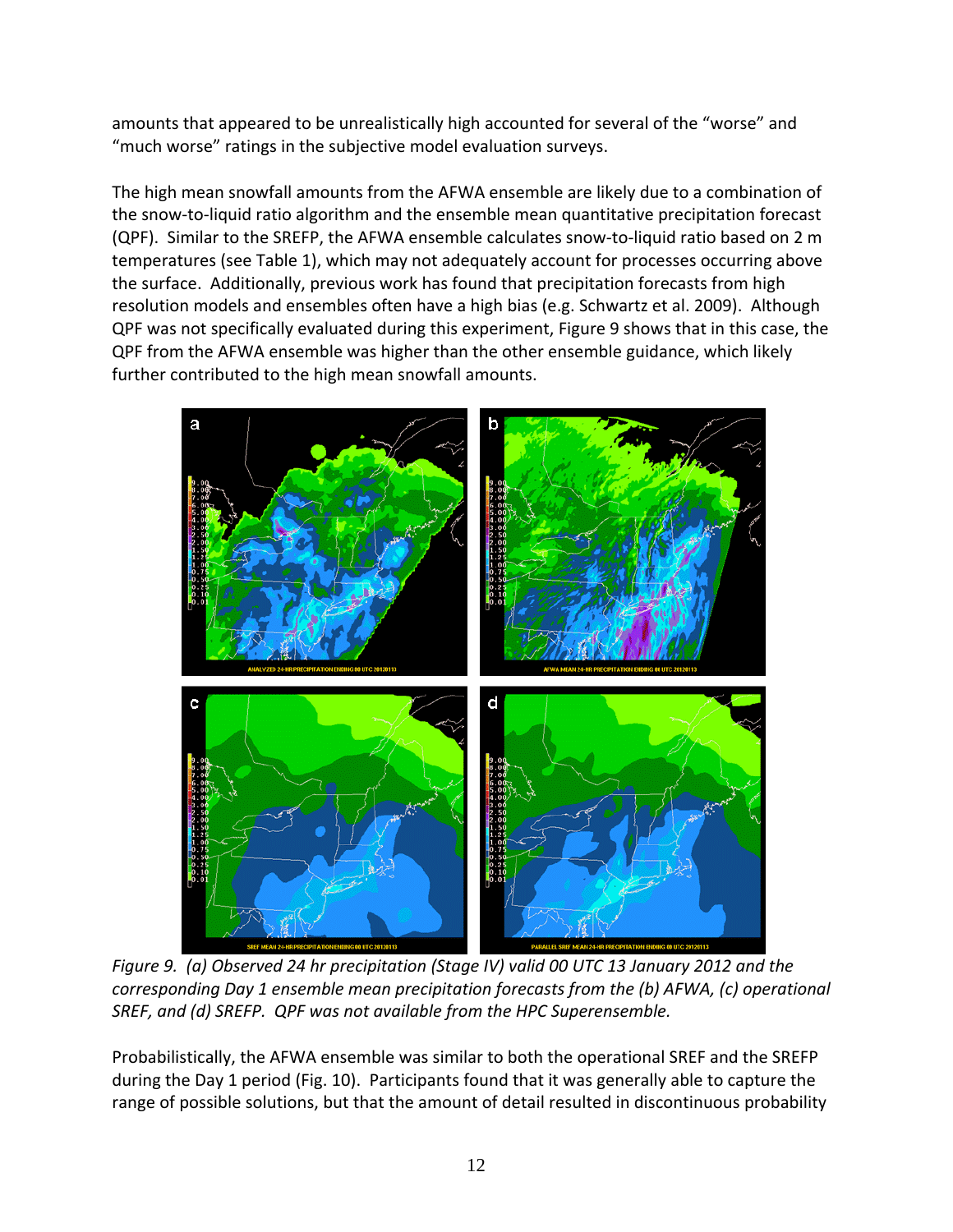areas that are likely unrealistic. Smoothing the probability fields using a neighborhood technique may help produce more physically realistic results, although some of the limitations may simply be related to underdispersion associated with a small 10-member ensemble.



**2012 HMT-HPC Winter Weather Experiment Ability to Capture 2"/24hr Snowfall Events (Day 1)**

*Figure 10. Ability of the experimental ensembles to capture the range of possible forecast solutions during the Day 1 period. Participants were asked to determine whether the observed 2 inch snowfall area fell entirely within the 1% probability contour from the model. "Nearly captured" represents cases in which there were only very small areas of observed 2 inch snowfall outside of the 1% probability contour.*

#### *HPC Superensemble*

In most cases, the mean snowfall forecasts from the HPC Superensemble were similar to those from the operational SREF (not shown). This result is not surprising since the individual operational SREF members account for 21 of the 28 members of the HPC Superensemble. When noticeable differences did exist, the mean snowfall forecast from the HPC Superensemble generally improved upon the forecast from the operational SREF (Fig. 4). This is encouraging since it indicates that the addition of individual deterministic runs and other ensemble means into the HPC Superensemble results in improved forecast guidance. Probabilistically, the HPC Superensemble provides much better guidance than the operational SREF, rarely missing observed snowfall events. Given the overall positive performance of the SREFP, the HPC Superensemble is expected to improve further when the SREF is upgraded.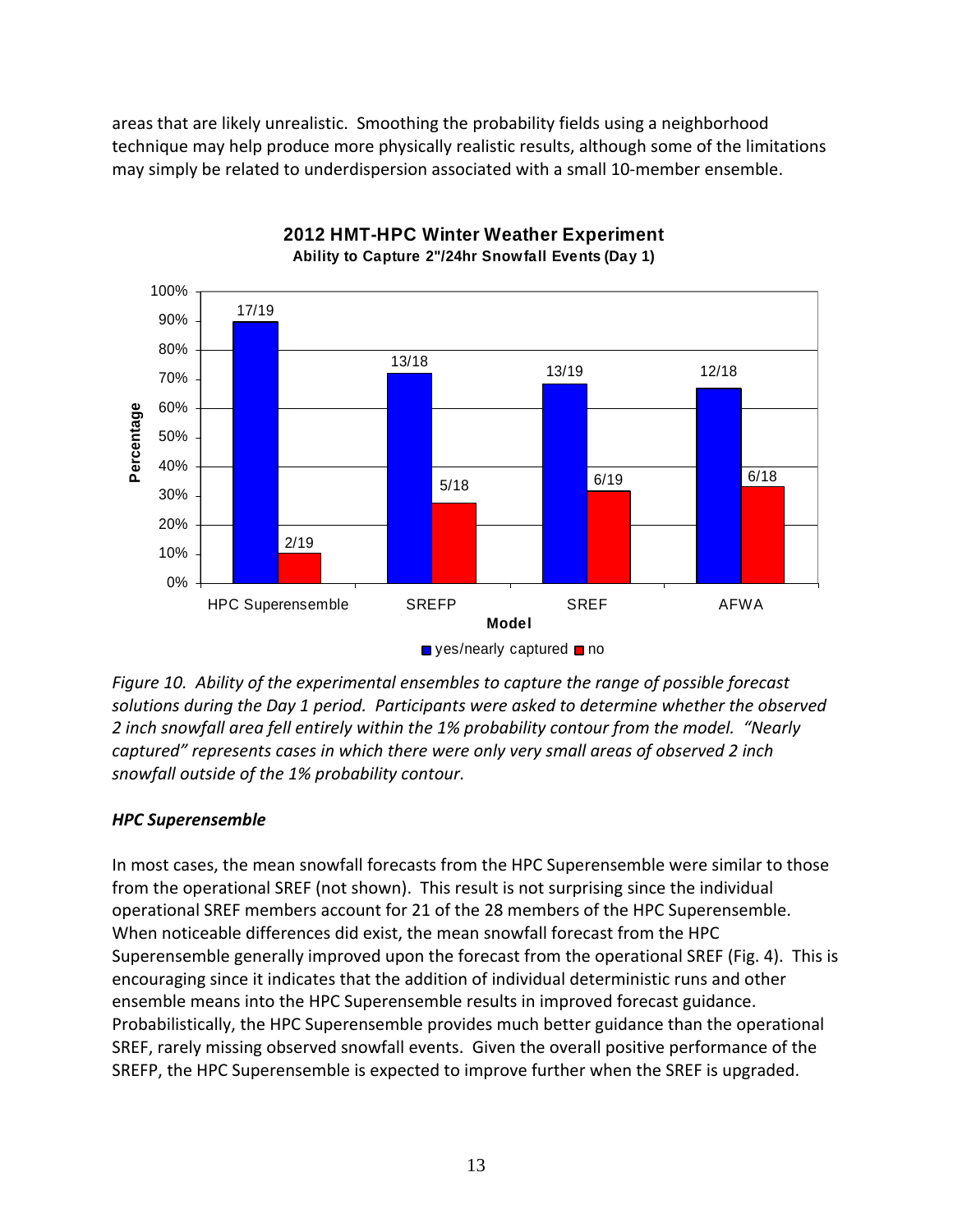# **5. EXPERIMENTAL FORECAST TOOLS**

In addition to the standard deterministic and ensemble model output, a number of derived forecast tools were available for use during the experiment. After using these tools for several days, participants were asked to provide comments about the utility of each forecast tool within an operational forecasting environment.

#### *Ensemble Clusters*

In addition to the standard mean and probability fields, the SREFP also offered the opportunity to explore the utility of ensemble clusters. In an effort to gauge whether the ensemble clusters were identifying viable forecast solutions, participants were asked to determine whether the individual ensemble cluster means provided better forecast guidance than the full SREFP ensemble mean for both 500 mb heights and 3 hr QPF. In general, there were rarely major differences between the cluster means and the full ensemble mean, and any improvements were very subtle. This result may not be surprising, however, since the goal of ensemble clustering is simply to identify reasonable alternatives to the ensemble mean. It is important to note that the cluster evaluation performed during the experiment was limited by both the "snapshot" nature of the 500 mb evaluation (00 UTC or 12 UTC only) and the reliance on radar‐ based QPE data for the evaluation of 3 hr precipitation forecasts. In addition, this winter was characterized by a lack of strong upper level systems, potentially making it more difficult to discern differences between the solutions at 500 mb.

Despite these limitations, most participants liked the concept of ensemble clustering and saw the potential value of the technique, although they were able to identify many areas that need improvement in order for clusters to become an operationally viable forecast tool. As they are currently designed, the ensemble clusters are calculated based on 500 mb height correlations over the entire SREFP domain. In many cases, the feature that the forecast team was investigating was not the feature that was highlighted by the clustering algorithm, making it difficult to apply the cluster information to the forecast. A regional or feature‐based approach to clustering may be more useful because it would allow forecasters to focus specifically on the system or area of concern. Additionally, using the "most representative" cluster member instead of the cluster mean may provide a more well-defined solution.

Another hurdle to the operational use of clusters is the time‐dependent nature of the cluster calculation. Currently, clusters are calculated independently at each 3 hr time stamp. This makes it impossible to follow the evolution of a particular solution through time and limits the utility of some of the cluster output (ex: QPF is limited to 3 hr increments). Using an approach similar to the ECMWF, which calculates clusters over 2‐3 day periods, may help mitigate this issue.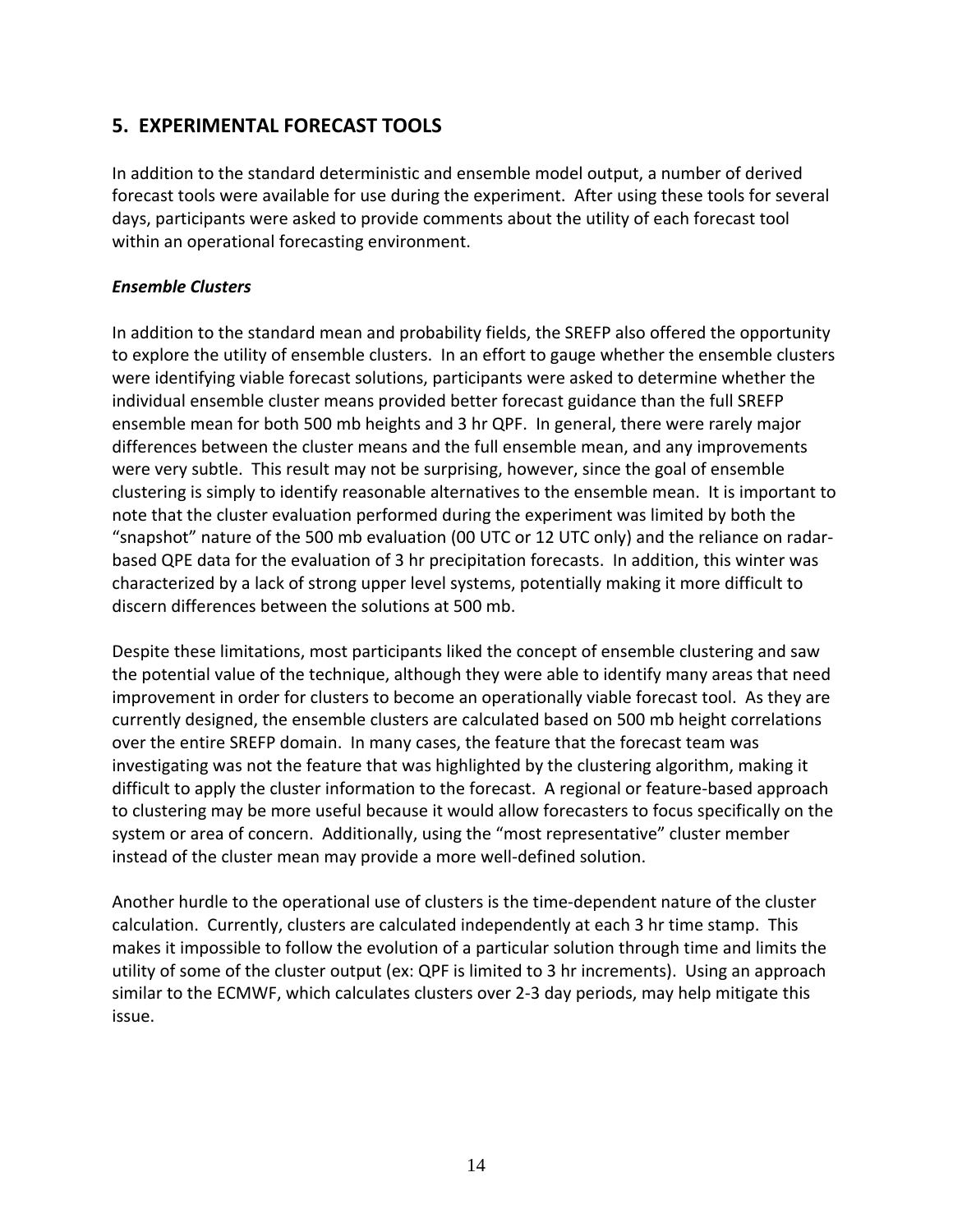#### *Trend Reverse ("Flip‐Flop") Tool*

Participants generally found the trend reverse tool useful, particularly for providing increased awareness of potential model discrepancies. However, many participants found it to be incomplete since significant trends in the models (ex: rapid deepening of a surface low) are not depicted. Since the tool was otherwise useful for identifying potential areas of concern, participants suggested adding information about model trends, since information about both trends and trend reversals are needed to provide a complete depiction of model continuity issues.

#### *Critical Temperature Probabilities*

Overall, participants found the critical temperature probabilities useful since they provided an indication of the uncertainty associated with a single deterministic solution. These probabilities are currently displayed as single plan views for each level and temperature threshold. Participants found that it was difficult to construct an overall picture of the temperature profile and the uncertainty associated with it from the current visualization method and suggested combining information from multiple vertical levels on a single display.

# **6. MODEL DIAGNOSTICS INVESTIGATION**

The model diagnostics investigation revealed that while there were generally few notable model initialization errors, run-to-run model continuity could be a significant issue. In both cases, once initialization or continuity errors were identified, it was difficult to determine whether those errors would ultimately have a significant impact over the experimental forecast area. The difficulty in translating these errors into meaningful information for the daily forecast meant that it was hard to use this knowledge to provide better information about forecast confidence.

The run-to-run continuity question was typically answered using information from the trend reverse tool. While there are certainly other aspects of forecast continuity to consider, the responses to this question revealed that the GFS and the NAM struggled the most with maintaining run‐to‐run continuity (Fig. 11). As expected, ensembles were typically more consistent than individual deterministic runs, although participants noted a number of instances in which the ensemble means exhibited problems with run-to-run continuity as well. Among the ensemble solutions considered, the GEFS mean struggled the most to maintain forecast continuity.

Participants were asked to combine the information they learned during the model diagnostics investigation with their understanding of the forecast situation from the experimental forecast period to rate their overall forecast confidence as below average, average, or above average. Figure 12 summarizes the forecast team's overall confidence in their forecasts. Forecast confidence tended to be average on Day 1, and more evenly distributed between the three categories on Day 2. In general, forecast confidence tended to stay the same or increase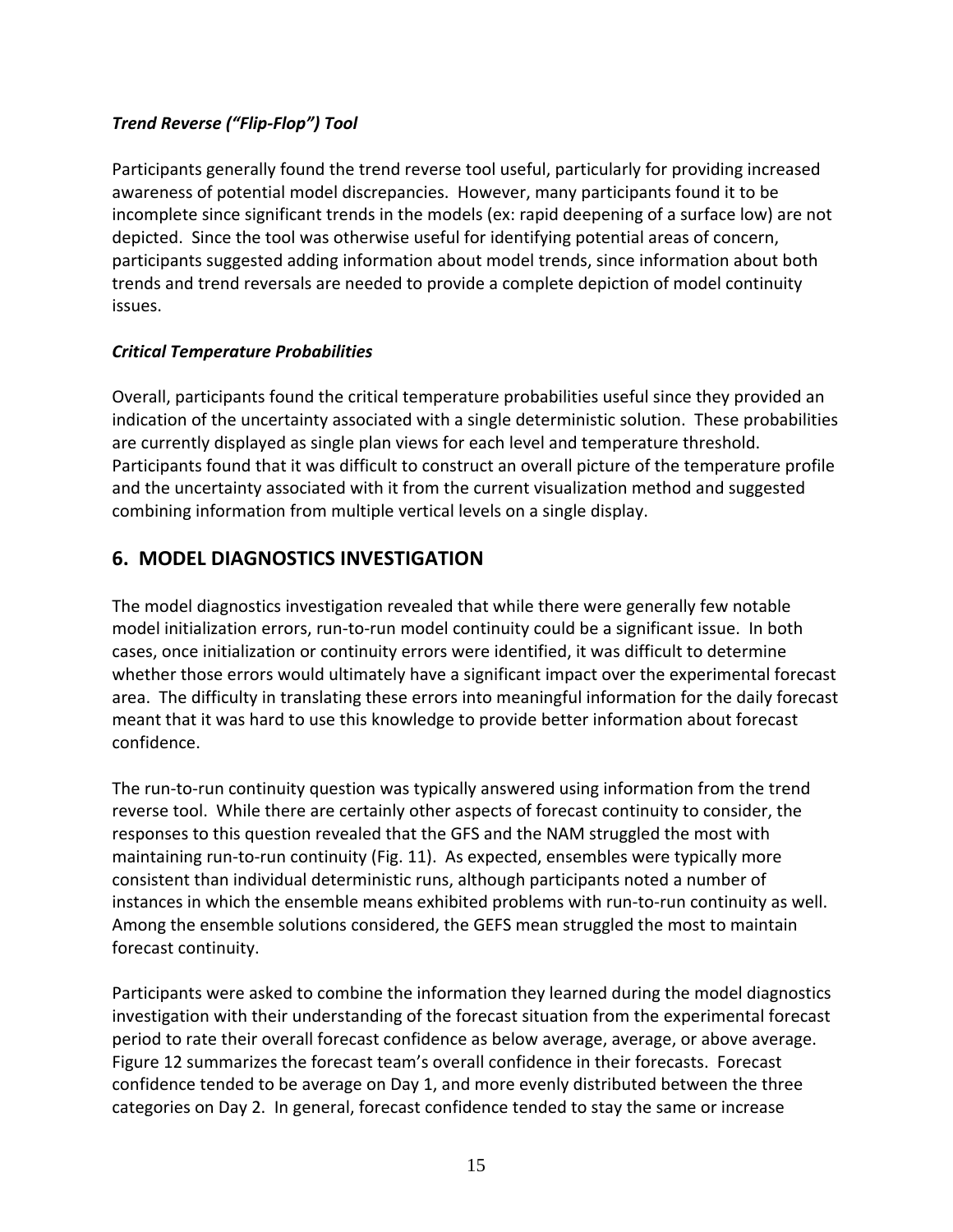

**2012 HMT-HPC Winter Weather Experiment Run-to-Run Model Continuity**

*Figure 11. Model run‐to‐run continuity analysis based on information from the trend reverse tool during the 2012 HMT‐HPC Winter Weather Experiment. Participants were asked to determine whether there were model continuity issues that would impact their forecast area of concern. Since the three most recent model cycles are needed to calculate trend reversals, the* NAM and the SREF were restricted to 60 hr forecasts and did not cover the entire Day 2 forecast *period.*



**2012 HMT-HPC Winter Weather Experiment Forecast Confidence**

*Figure 12. Overall forecast confidence as rated by participants during the 2012 HMT‐HPC Winter Weather Experiment.*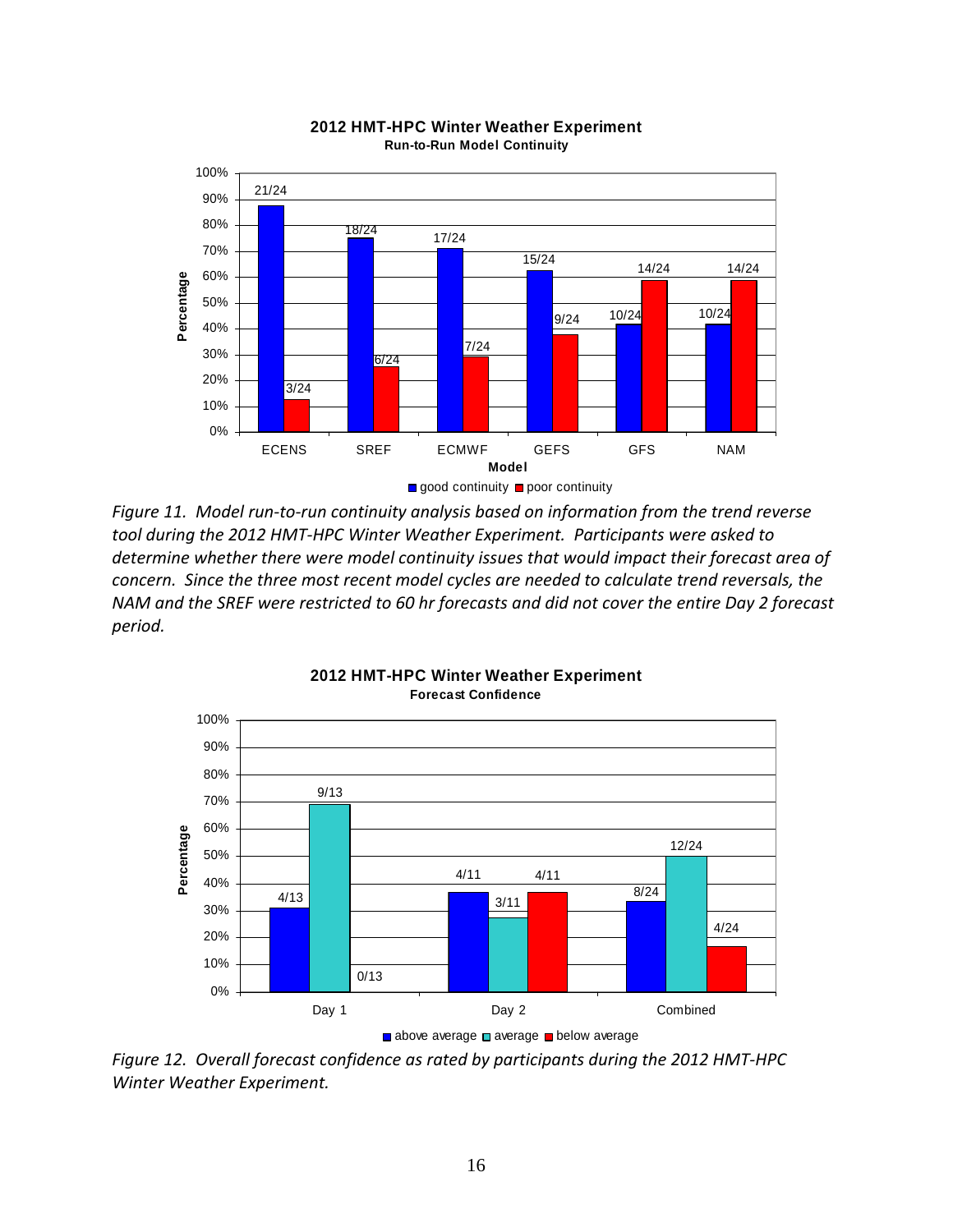between Day 2 and Day 1 forecasts for the same event. There was only one instance in which forecast confidence decreased between a Day 2 and a Day 1 forecast.

# **7. SOCIETAL IMPACTS SCENARIO**

The mock briefings conducted during the societal impacts component exposed participants to the challenges of communicating information about complex meteorological situations to non‐ meteorological decision makers. Participants generally found the concept of the inverted communication pyramid (Somerville and Hassol 2011) useful for structuring their briefings. The main challenge was often how to best portray forecast confidence to the public. Participants sometimes struggled to differentiate between projecting confidence and authority in the delivery of their briefing and conveying their level of forecast confidence.

This portion of the experiment was significantly enhanced by the collaboration that developed with researchers from the University of North Carolina (UNC) Institute for the Environment. Starting during the second week of the experiment, three scientists working to improve communications between NWS forecasters and emergency managers listened to the briefings and provided feedback about their effectiveness. At the end of the experiment, the UNC group summarized their feedback into a document with suggested briefing guidelines for HPC forecasters (Appendix D). The guidelines stressed that the speaker should:

- Focus on the final message (what, when, where, and how much)
- Know the audience and their specific decision thresholds
- Convey confidence in the forecast
- Avoid meteorological jargon
- **Explain forecast details only if necessary**

HPC continues to work with the UNC group and others to improve communication of complex forecast information.

# **8. SUMMARY AND OPERATIONAL IMPACTS**

The second annual HMT‐HPC Winter Weather Experiment was conducted January 9 – February 10, 2012. This year's experiment focused on using ensemble systems to help quantify and communicate uncertainty in winter weather forecasts. During the experiment, participants issued experimental probabilistic forecasts of exceeding 2 in, 4 in, and 8 in of snow over a 24 hr period. In addition to the experimental forecasts, participants subjectively evaluated the experimental ensemble guidance, explored potential model diagnostics issues, rated their overall forecast confidence, and participated in mock societal impacts briefings.

The experiment revealed that while probabilistic winter weather forecasting remains a challenge, higher resolution ensembles can provide important forecast details. A number of the experiment findings are directly relevant to HPC operations and the broader winter weather forecasting community: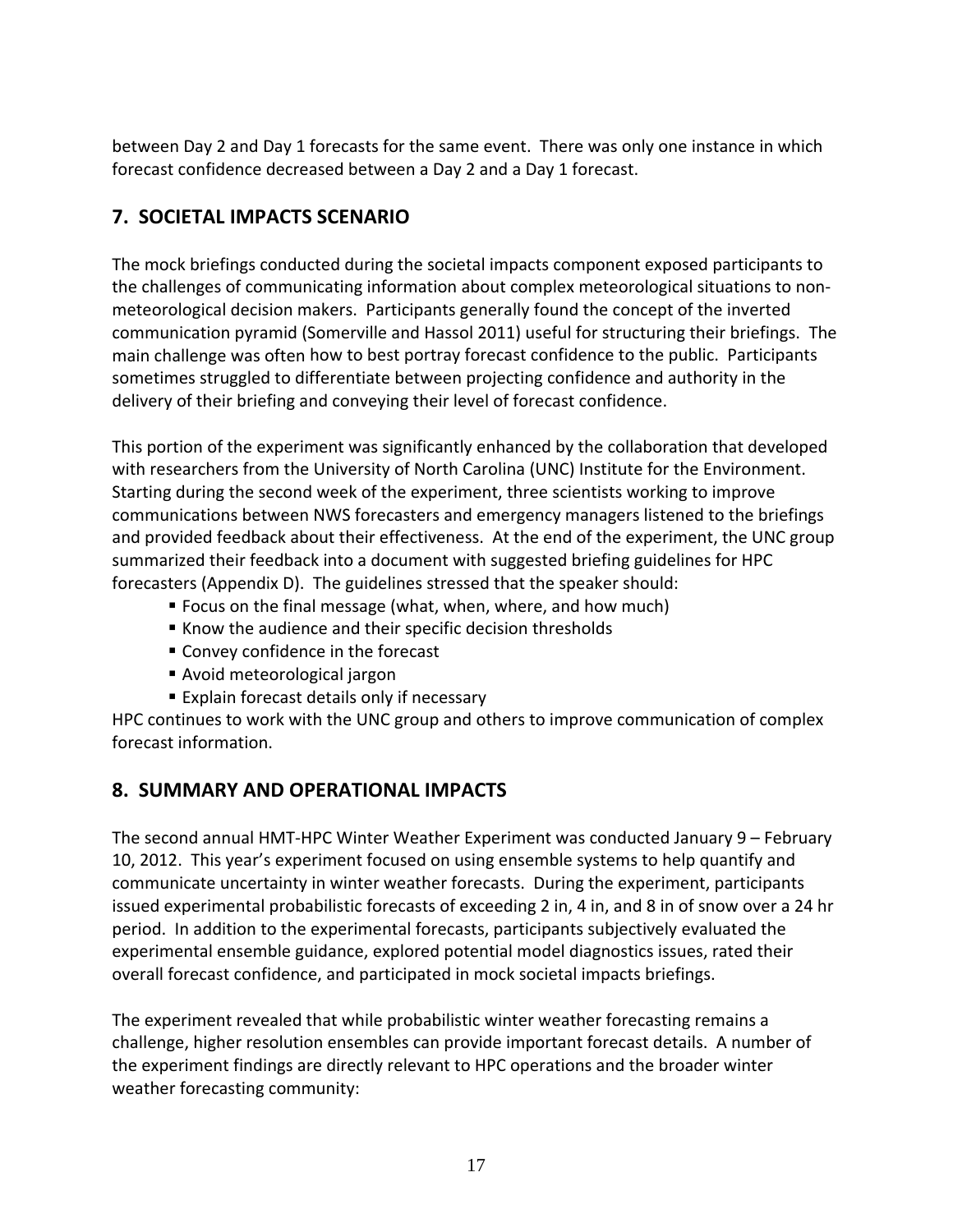- **Overall, the SREFP provided better winter weather forecast guidance than the current operational SREF.** The SREFP provided improved forecast details and probabilistic information. However, a more sophisticated snow‐to‐liquid ratio technique may be necessary.
- Although the AFWA ensemble tended to have a high bias with snowfall amounts, particularly in topography, it provided useful and realistic forecast details. **HPC is working with SPC, AWC, and NCO to explore the feasibility of providing routine access to the AFWA ensemble.**
- **Determining snow‐to‐liquid ratio and precipitation type remains a challenge, and forecasters must be aware of the limitations of the current methods.** For example, the NCEP dominant precipitation type method is a "yes/no" decision, which may not be appropriate in marginal environments. HMT‐HPC will be working with EMC to explore the utility of using information from the models' microphysics schemes to explicitly predict snowfall accumulations and precipitation type.
- The SREFP ensemble cluster guidance appears promising, **but several improvements are necessary in order for clusters to become an operationally viable forecast tool.** Participants suggested a regional or feature‐based approach to clustering, as well as calculating clusters in a way that allows for temporal continuity.
- Effectively communicating forecast information to non-meteorological decision makers takes practice. Instead of starting with background information, **invert the scientific communication pyramid and provide the bottom line first and supporting details last.** UNC provided a useful summary of suggested briefing guidelines.

The HMT‐HPC Winter Weather Experiment provided a unique opportunity to bring forecasters, researchers, and model developers together to explore the challenges of probabilistic winter weather forecasting. The experiment identified important issues that will continue to be explored and raised awareness of the challenges associated with both forecasting and verifying winter weather.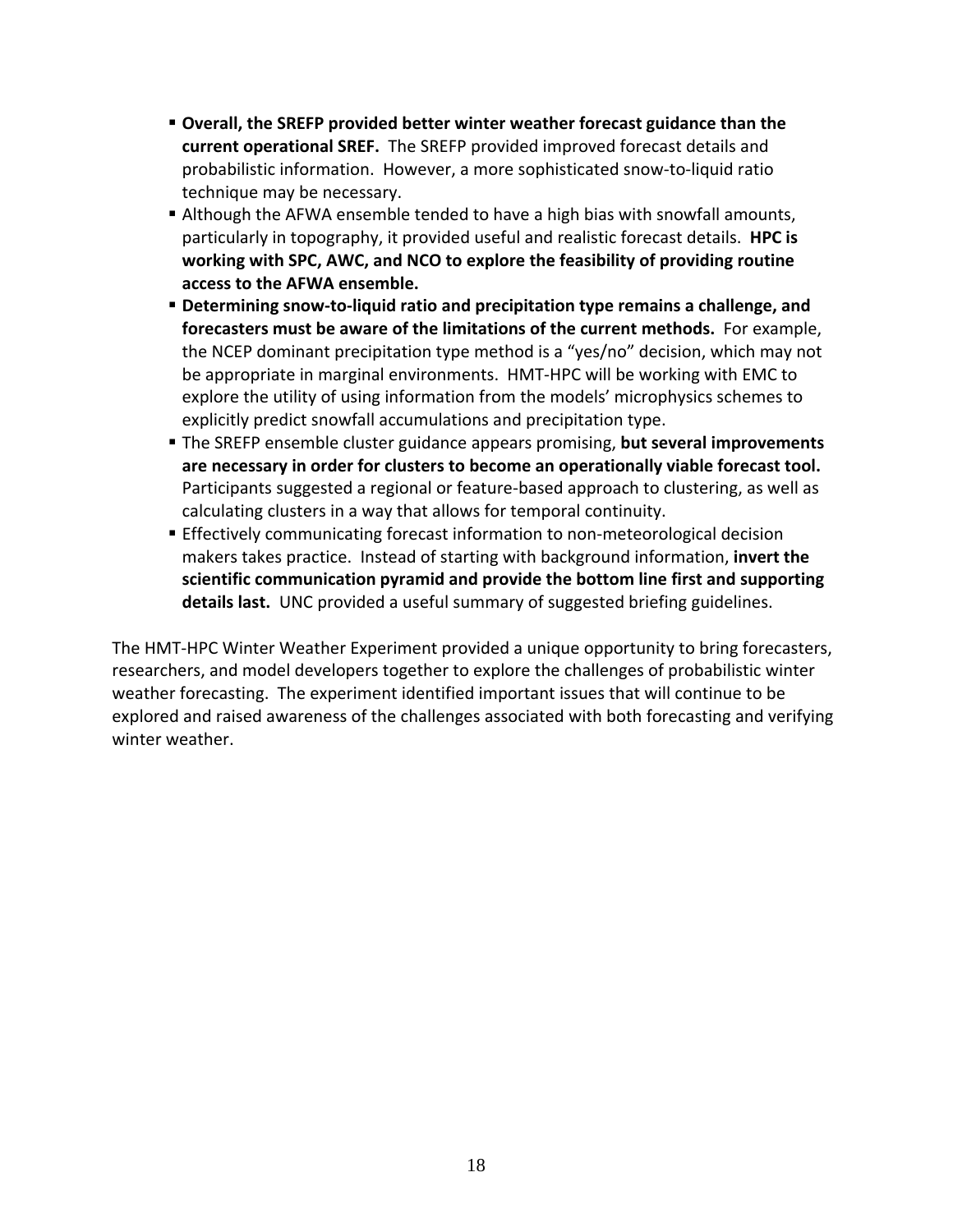### **ACKNOWLEDGEMENTS**

The HMT‐HPC Winter Weather Experiment would not be possible without the dedication of a host of individuals including Faye Barthold, Mike Bodner, Dave Novak, Tom Workoff, Dan Petersen, Rich Otto, Mike Musher, Rich Bann, and Andrew Orrison. Jun Du (EMC) was instrumental in providing consistent access to the SREFP in its pre-implementation phase, while Scott Rentschler filled the same role at AFWA. Ken Galluppi (UNC), Jessica Losego (UNC), and Burrell Montz (East Carolina University) provided valuable insight during the societal impacts component.

#### **REFERENCES**

- Alhamed, A., S. Lakshmivarahan, D.J. Stensrud, 2002: Cluster analysis of multimodel ensemble data from SAMEX. *Mon. Wea. Rev.*, **130**, 226‐256.
- Baxter, M. A., C. E. Graves, and J. T. Moore, 2005: A climatology of snow-to-liquid ratio for the contiguous United States. *Wea. Forecasting*, **20**, 729‐744.
- Roebber, P. J., S. L. Bruening, D. M. Schultz, and J. V. Cortinas, 2003: Improving snowfall forecasting by diagnosing snow density. *Wea. Forecasting*, **18**, 264‐287.
- Schwartz, C. S., and Coauthors, 2009: Nest‐day convection‐allowing WRF model guidance: A second look at 2‐km versus 4‐km grid spacing. *Mon. Wea. Rev.*, **137**, 3351‐3372.
- Somerville, R. C. J., and S. J. Hassol, 2011: Communicating the science of climate change. *Phys. Today*, **64**(10), 48‐53.
- Yussouf, N., D.J. Stensrud, S. Lakshmivarahan, 2004: Cluster analysis of multimodel ensemble data over New England. *Mon. Wea. Rev.*, **132**, 2452‐2462.
- Zsoter, E., R. Buizza, and D. Richardson, 2009: "Jumpiness" of the ECMWF and Met Office EPS control and ensemble‐mean forecasts. *Mon. Wea. Rev.*, **137**, 3823‐3836.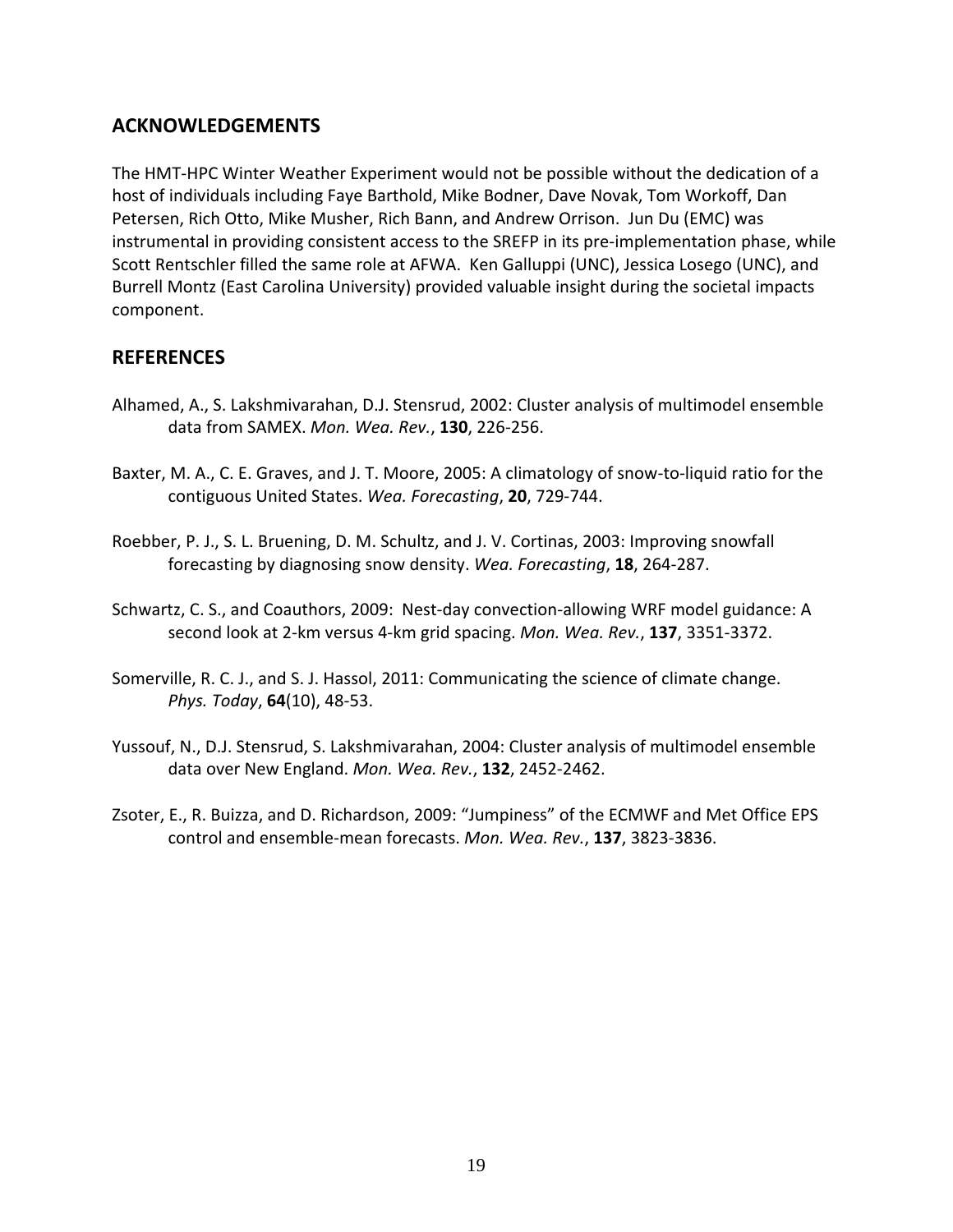# **APPENDIX A Participants**

| Week           | <b>HPC Forecaster</b> | <b>WFO</b>                                   | Research/Academia/<br><b>Private Sector</b>            | <b>EMC</b>          |
|----------------|-----------------------|----------------------------------------------|--------------------------------------------------------|---------------------|
| Jan $9 - 13$   | Dan Petersen          | Chris Smallcomb (WR)<br>Jared Guyer (SPC)    | Brian Colle (SBU)<br>Matt Souders (SBU)                |                     |
| Jan 17 - 20    | Rich Otto             | Jeff Tongue (OKX)                            |                                                        | Jun Du              |
| Jan $23 - 27$  | Mike Musher           | Rob Cox (CYS)                                | Pete Manousos<br>(First Energy)<br>Brian Cerruti (MDL) |                     |
| Jan 30 - Feb 3 | <b>Rich Bann</b>      | Walt Drag (PHI)                              | Ellen Sukovich (ESRL)                                  | <b>Brad Ferrier</b> |
| $Feb 6 - 10$   | Andrew Orrison        | Brian Lasorsa (LWX)<br>Michael Scotten (AMA) | Phil Shafer (MDL)                                      | DaNa Carlis         |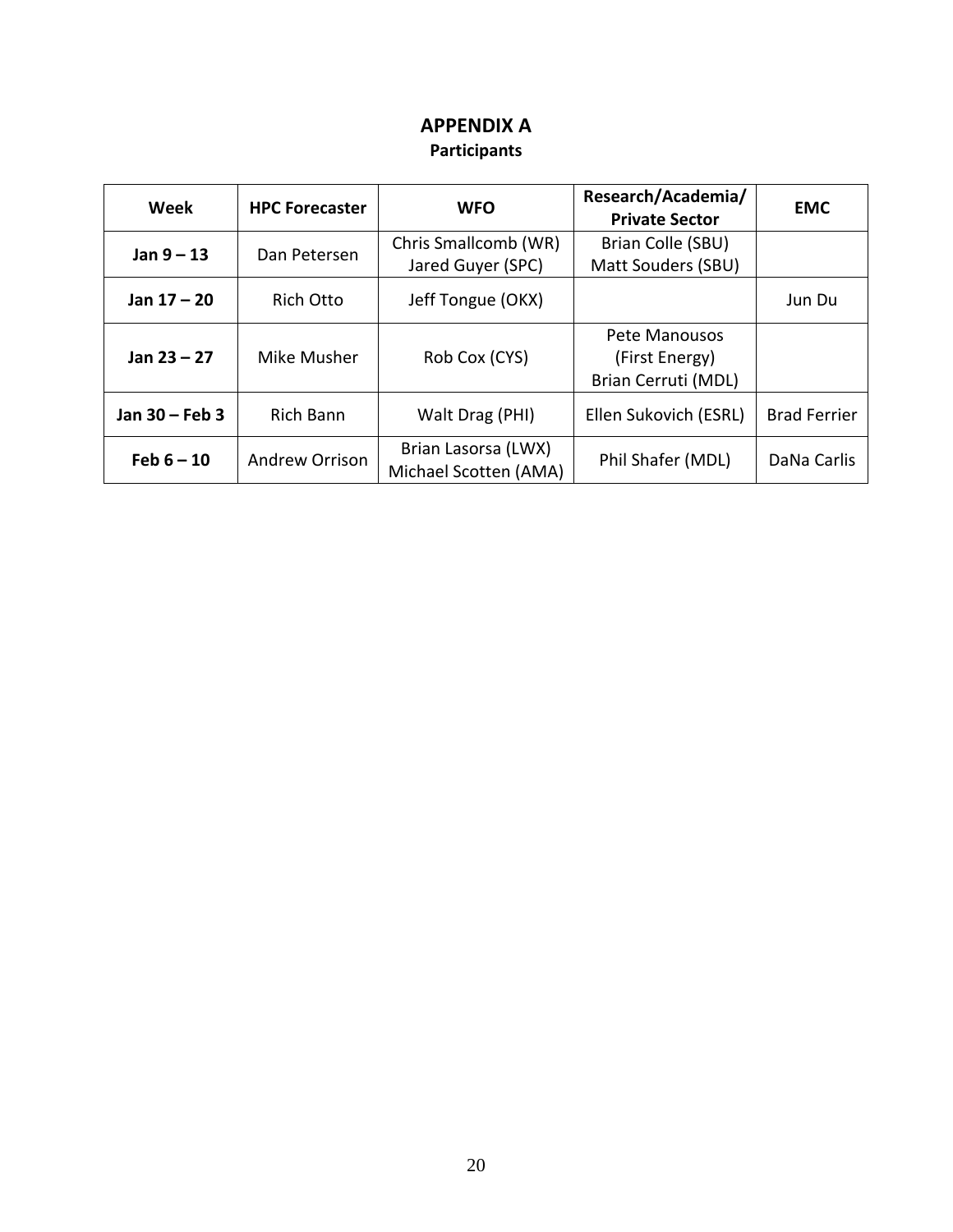# **APPENDIX B Experimental Forecast Tools**

#### **Ensemble Clusters**

The ensemble clustering technique identifies solutions within the full ensemble mean that are similar to one another based on the spatial correlation between the 500 mb height fields in the individual SREF members every 3 hours. A cluster is identified if the correlation is at least 0.93, and the SREFP can generate a maximum of 6 clusters. Clusters 1 and 2 represent extreme solutions, while Cluster 3 represents the middle of the distribution. Clusters 4‐6 are formed from any members that remain after Clusters 1‐3 have been determined.

*Models:*

■ SREFP

*Available forecast fields:*

- 500 mb heights
- Mean sea level pressure
- 1000-500 mb thickness
- 3hr precipitation

#### **Critical Temperature Probabilities**

Critical temperature probabilities indicate the probability of the temperature being below critical freezing and precipitation type temperatures. These values are derived by estimating a cumulative distribution function (CDF) using the deterministic model forecast as the mean and the spread from the corresponding ensemble system as the variance in this equation:

$$
F(x) = \Pr\{T \le x\} = \int_{-\infty}^{T \le x} f(x) dx,
$$

where *T* is the ensemble mean temperature field and *x* is the critical temperature value. These probabilities are then plotted along with the deterministic model forecast to indicate the spatial uncertainty in the thermal field.

*Models:*

- ECMWF
- GFS
- NAM (with operational SREF spread)

*Available forecast fields:*

- 700 mb T<0°C and T<-7°C
- 850 mb T<0°C
- 700-850 mb layer T<0°C
- 2 m T<32°F (GFS and NAM only)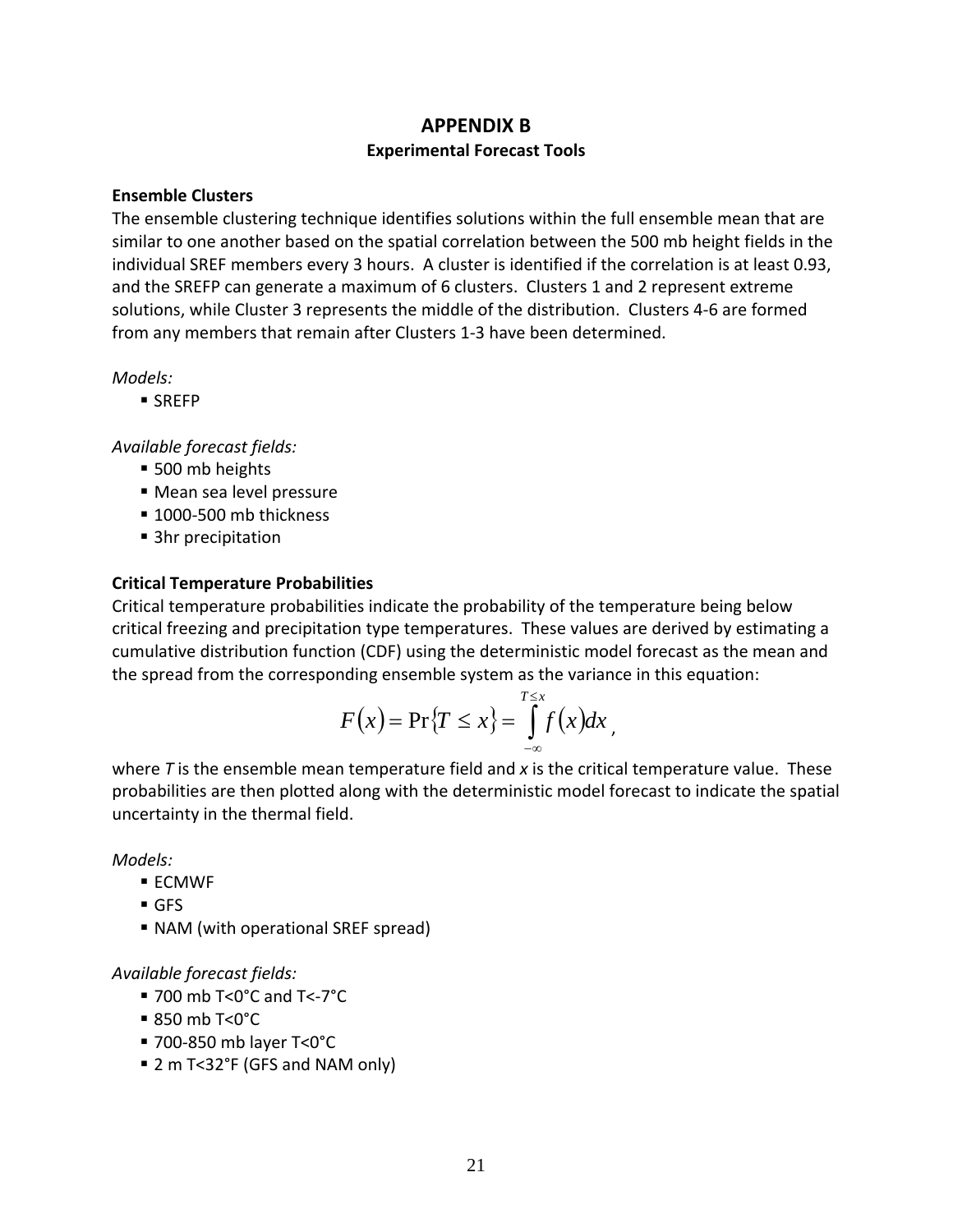#### **Trend Reverse ("Flip‐Flop") Tool**

The trend reverse tool identifies changes between the current model initialization, the cycle 12 hours prior, and the cycle 24 hours prior. Trend reversals are calculated at each grid point based on the following equation:

$$
F = \sqrt{(X_{t-12} - X_{t-24})(X_{t-12} - X_{t_0})},
$$

where *X* is the forecast field of concern (ex: 500 mb heights) and the subscripts indicate the difference in forecast run time from that of the most recent forecast. Positive trend reversals in the models over the previous 3 forecast cycles (i.e. "flip-flops") indicate the potential for forecast uncertainty, with greater values indicating greater uncertainty. Consistent trends result in imaginary values of *F*, which indicate no flip‐flop.

*Models:*

- GFS
- GEFS
- ECMWF
- ECENS
- NAM
- SREF

*Available forecast fields:*

- **500 mb heights**
- 850 mb heights
- Mean sea level pressure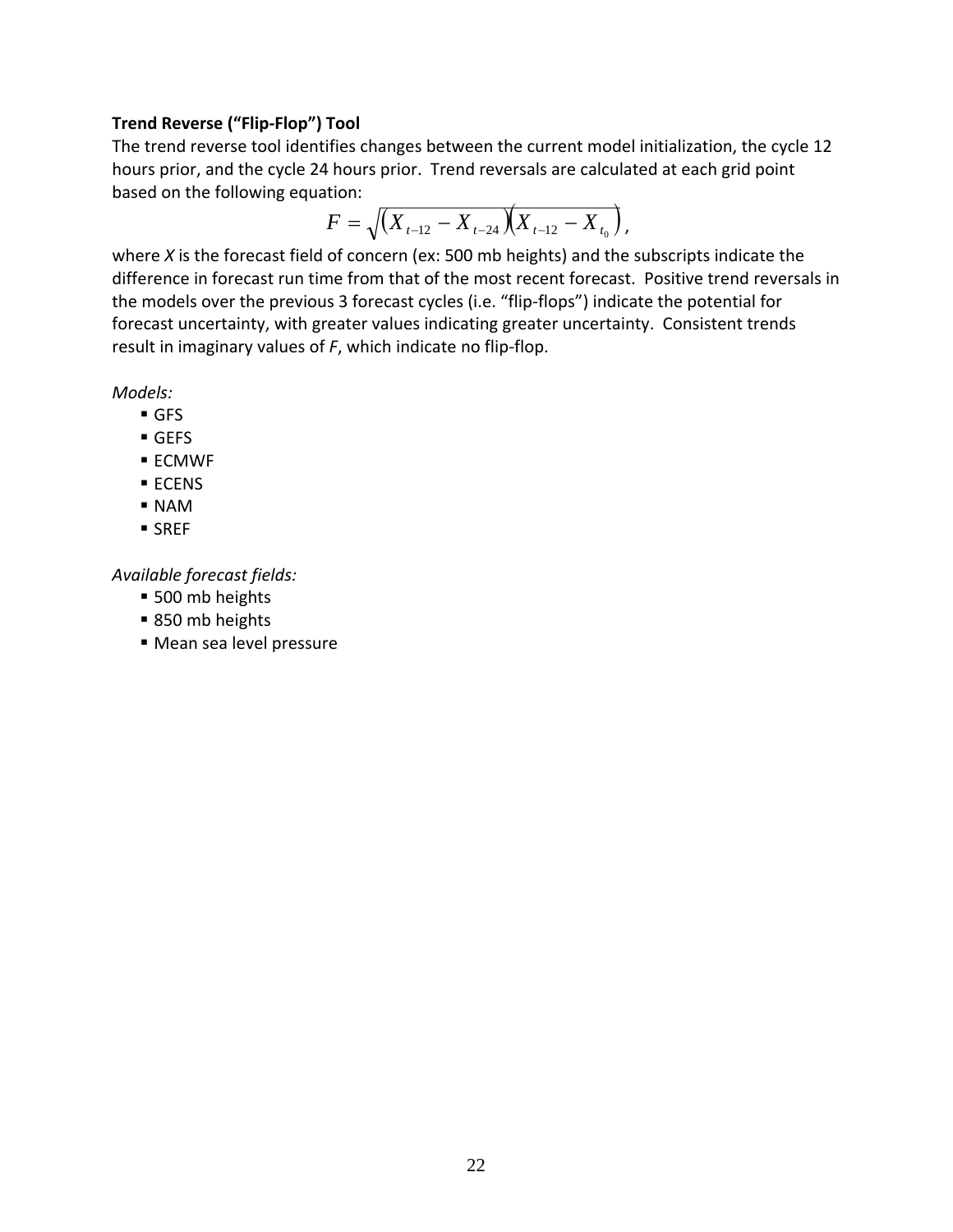# **APPENDIX C Daily Schedule**

A brief orientation session will be held at 8:15am on the first day of each week to explain the motivation and organization of the experiment as well as some of the data being evaluated.

- **8:30am – 9:00am** Discuss yesterday's forecast; determine today's forecast time period (Day 1 or Day 2) **9:00am – 11:00am** Draw contours for the probability (slight‐10%, moderate‐40%, high‐70%) of exceeding 2 in, 4 in, and 8 in of snow (4 in, 8 in, and 12 in for high‐end events) for one 24 hr period (00 – 00 UTC); forecasts are based on 00 UTC guidance **11:00am – 11:30am** HPC‐CPC map discussion **11:30am – 12:30pm** Lunch **12:30pm – 1:30pm** Model diagnostics investigation and forecast confidence discussion **1:30pm – 2:30pm** Societal impacts scenario **2:30pm – 4:00pm** Subjective verification using the gridded HPC snowfall analysis to evaluate experimental guidance performance as it relates to snowfall accumulation and the indication of forecast uncertainty
- **4:00pm – 4:30pm** Group discussion